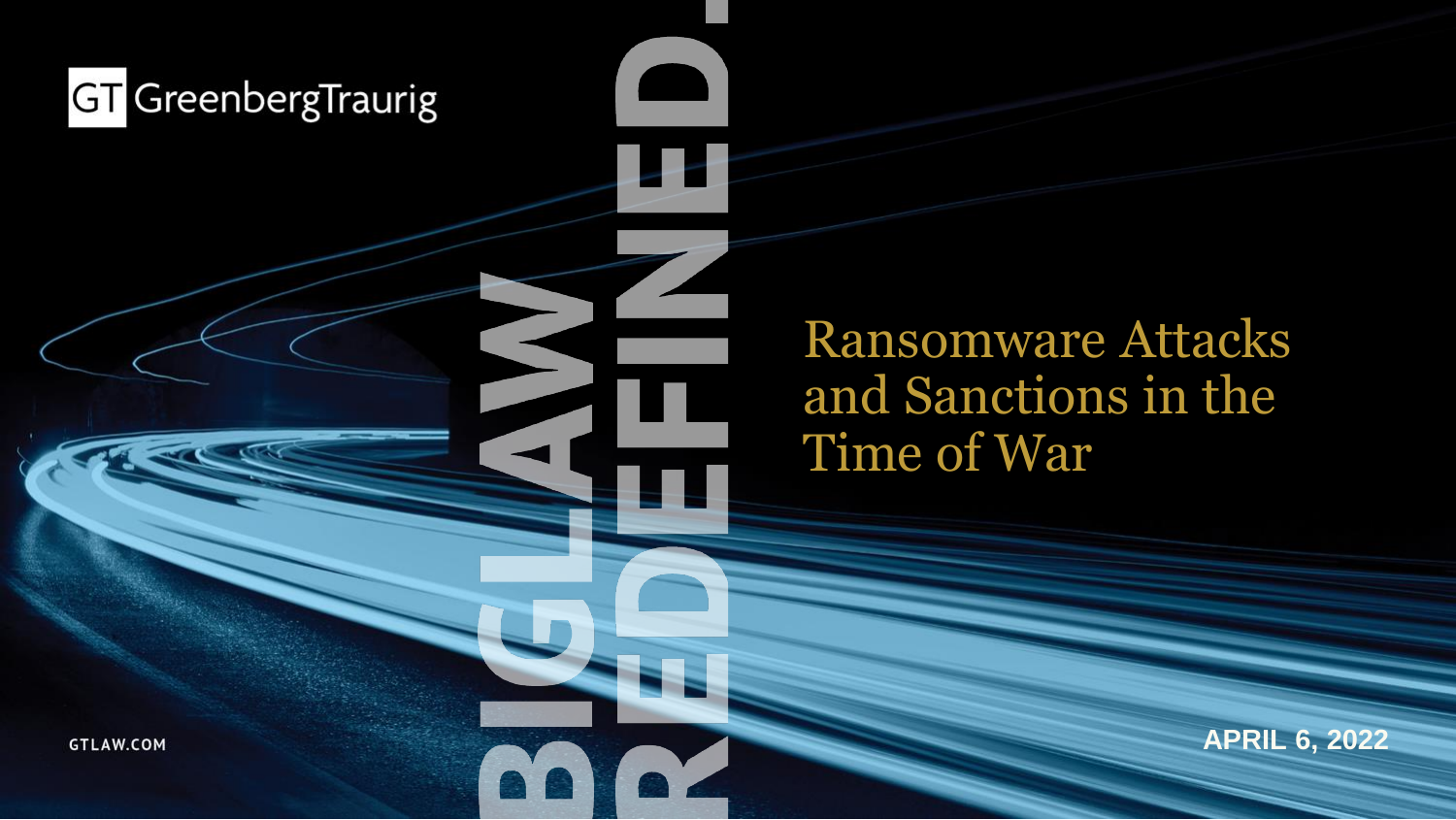#### **GT** GreenbergTraurig

# Today's Speakers





**Kara Bombach** WASHINGTON D.C. [bombachk@gtlaw.com](mailto:bombachk@gtlaw.com)

**Kyle Freeny** WASHINGTON D.C. [freenyk@gtlaw.com](mailto:greenbergb@gtlaw.com)

**Jena Valdetero** CHICAGO valdetero[j@gtlaw.com](mailto:brennanct@gtlaw.com)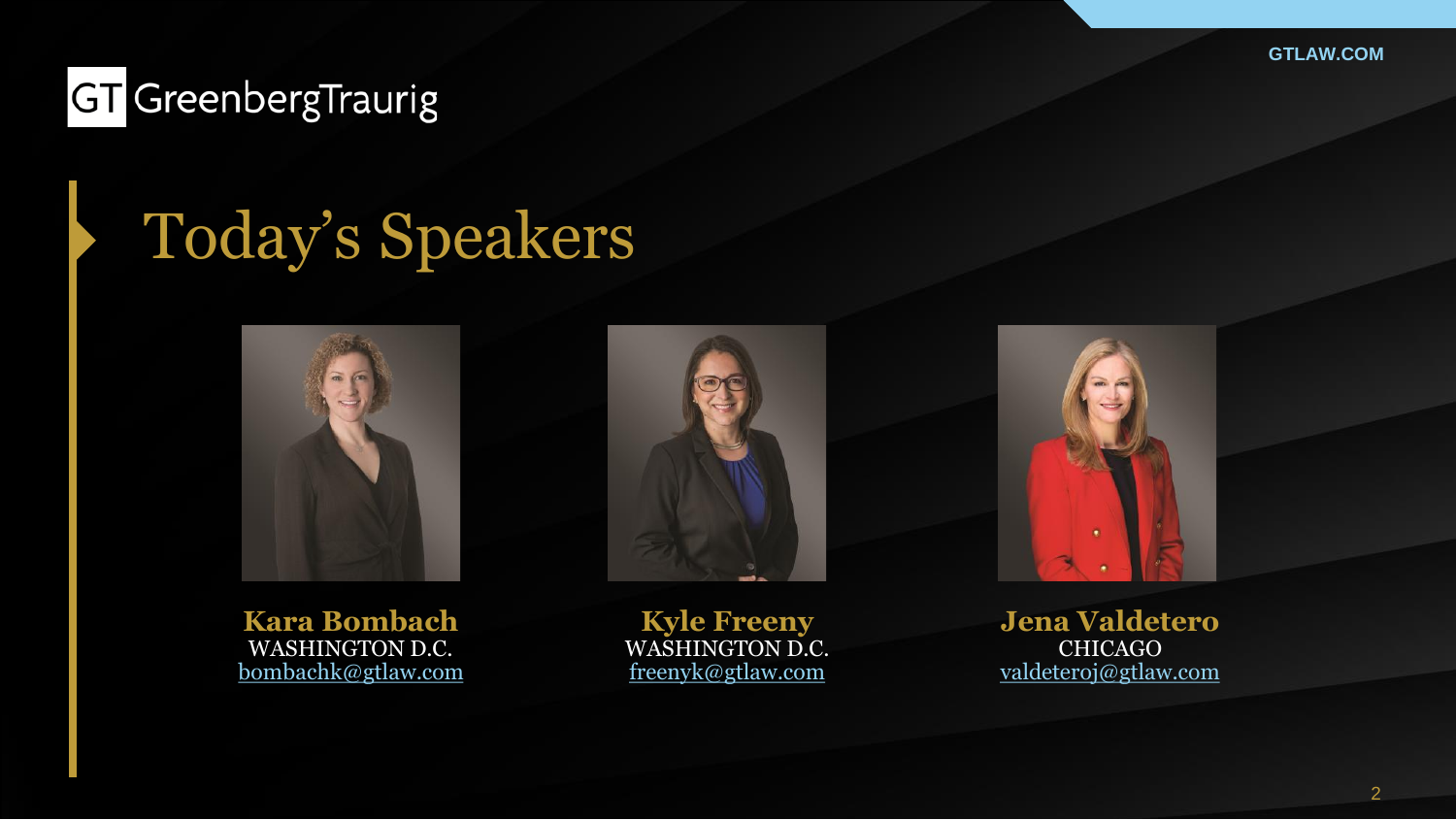### **GT** GreenbergTraurig

# Agenda

- Ransomware Trends
- Sanctions Update
- U.S. Enforcement Considerations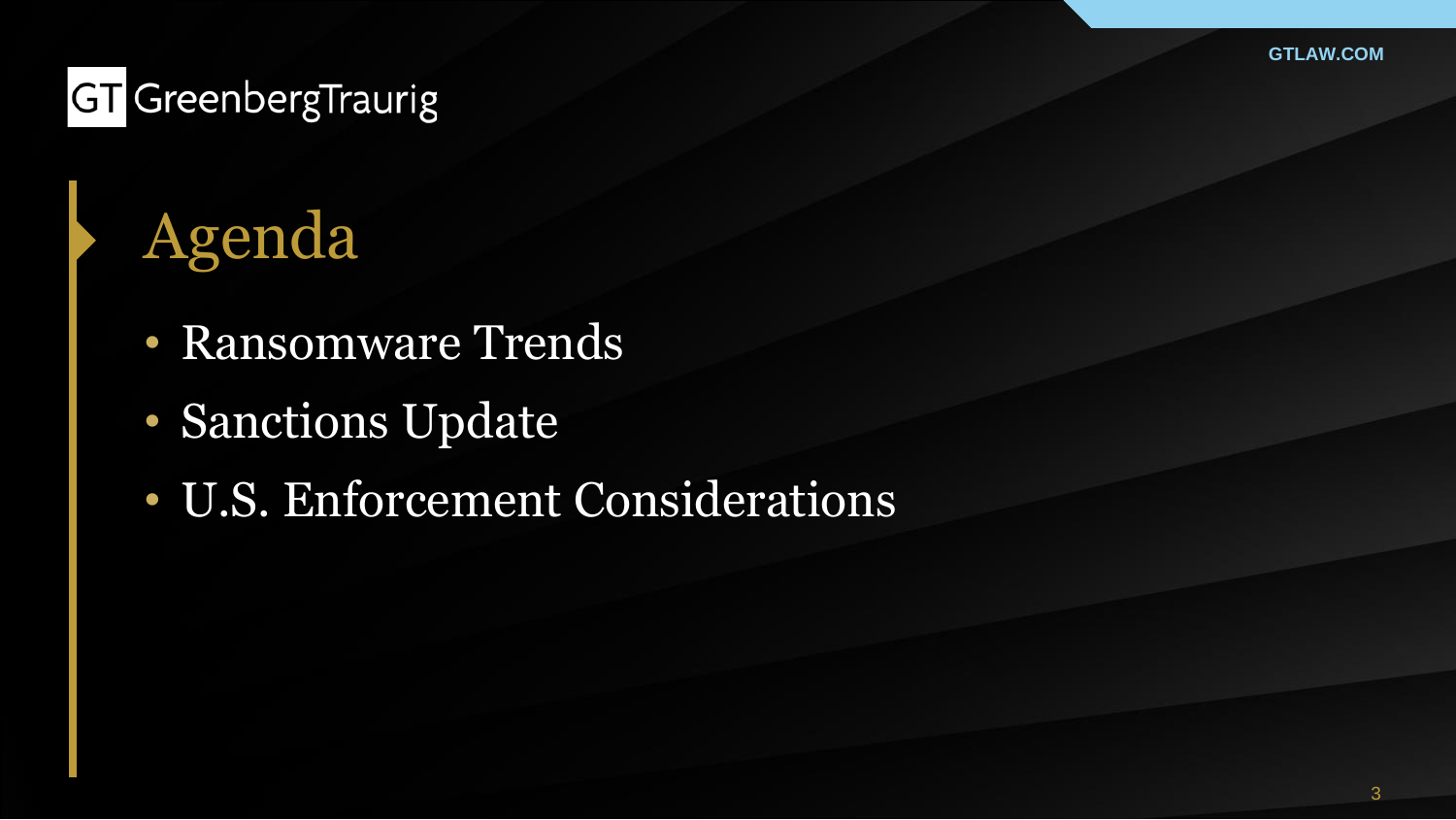#### **GT** GreenbergTraurig

## Ransomware Trends

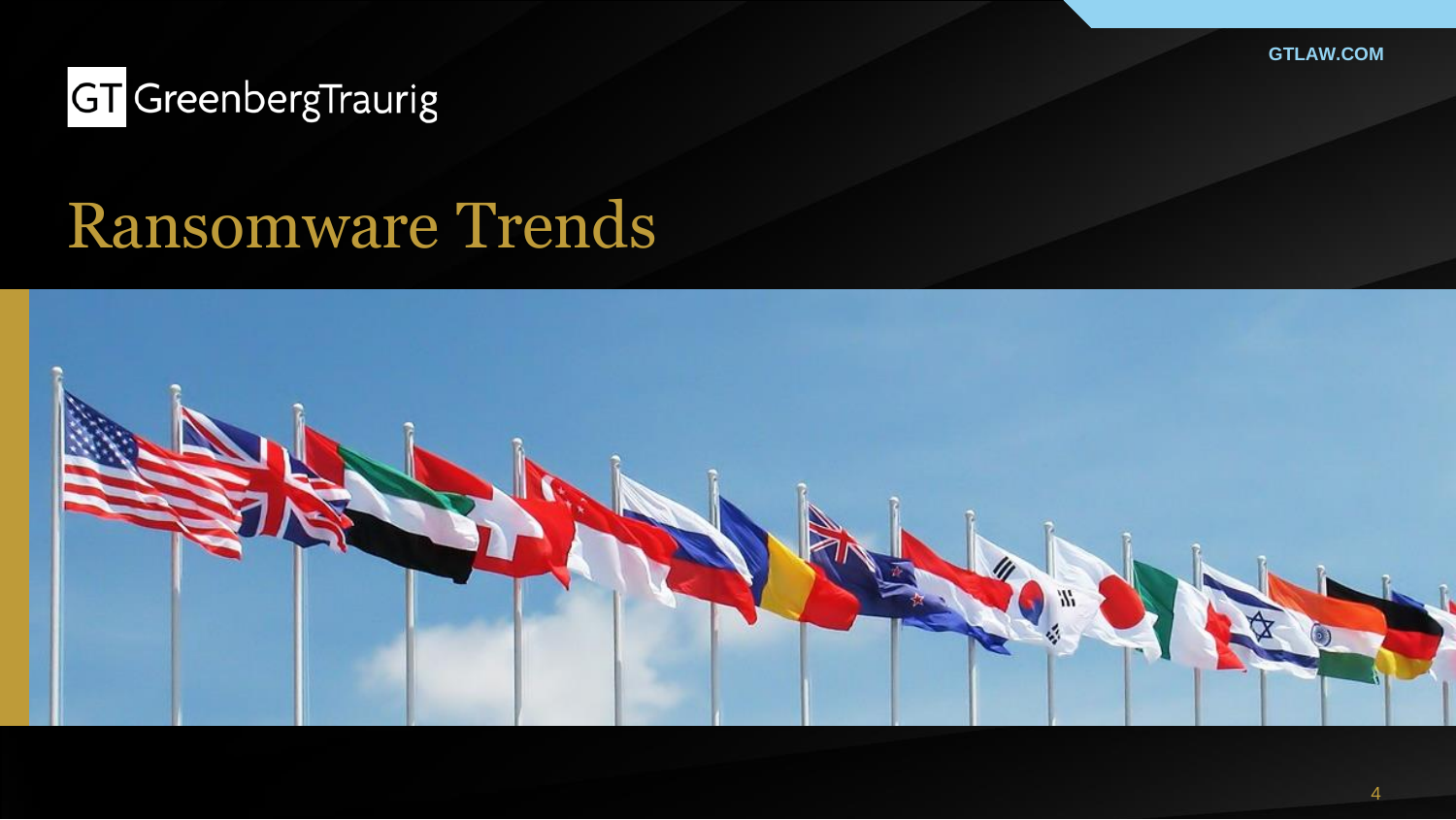#### **GT** GreenbergTraurig

# Anatomy of an Attack



**1** Initial Entry



Lateral Movement and Recon/Backup Destruction



**3** Data Exfiltration



**Malware Infection**

**Scan-and-Exploit**

**Credential Abuse**

**4** Ransomware Deployment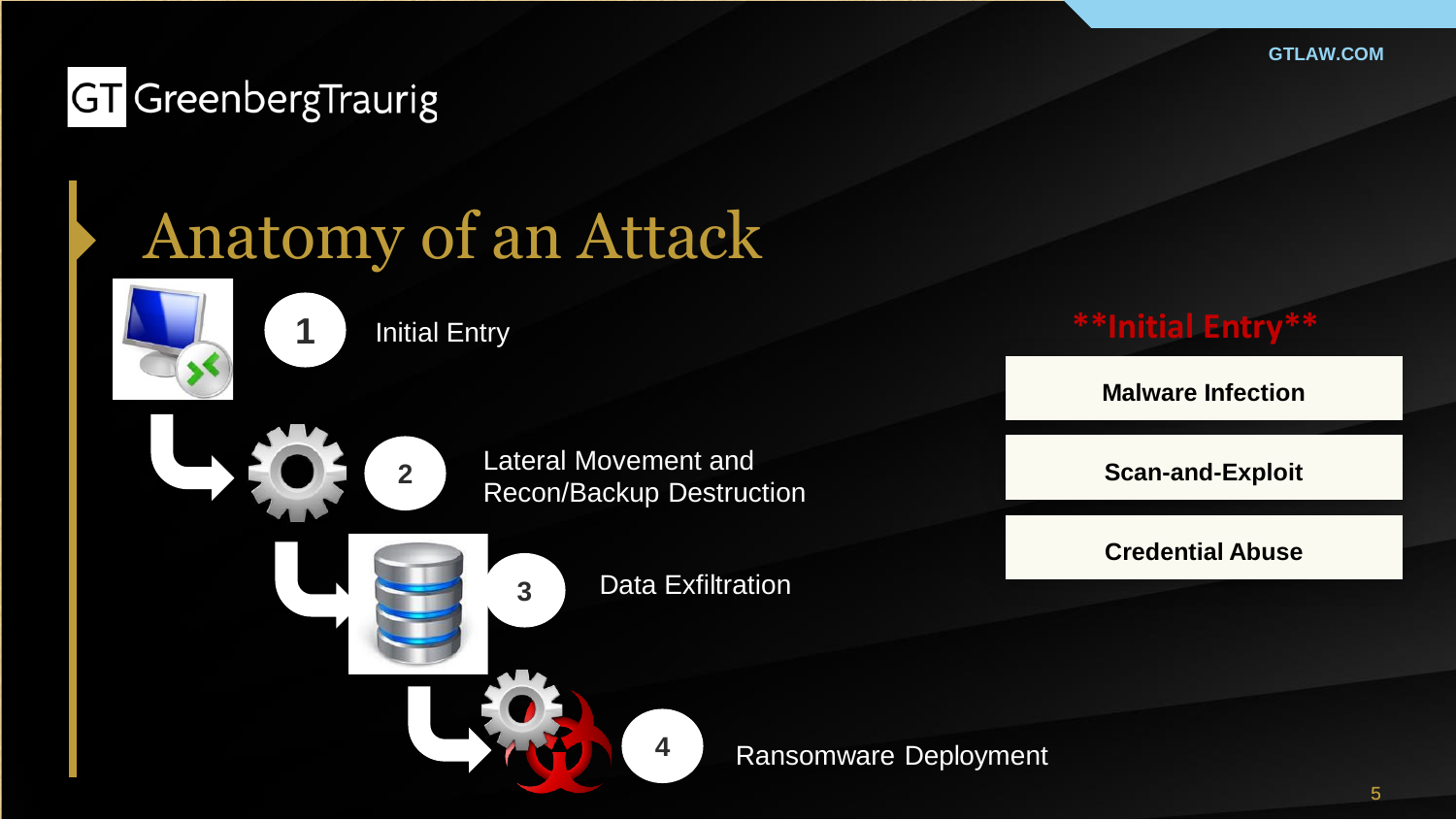#### **GT** GreenbergTraurig

# Are Ransomware Attacks Preventable?







| <b>Malware Infection</b>                        | <b>Scan-and-Exploit</b> | <b>Credential Abuse</b>                      |  |  |  |
|-------------------------------------------------|-------------------------|----------------------------------------------|--|--|--|
|                                                 | ╰┸                      |                                              |  |  |  |
| <b>Endpoint and Network</b><br><b>Detection</b> | <b>Patch</b>            | <b>Multi-Factor</b><br><b>Authentication</b> |  |  |  |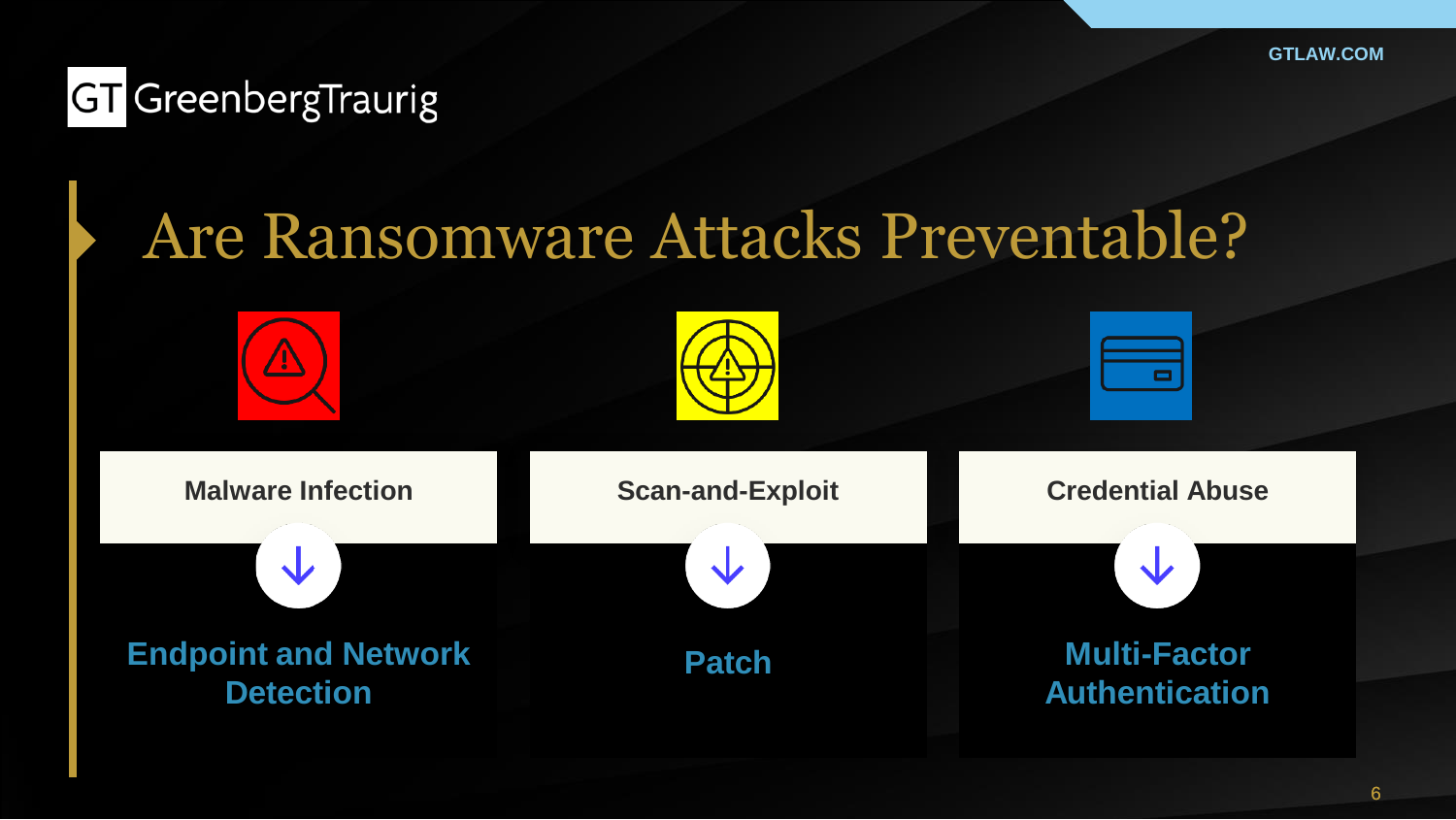### Ransomware "Trends"

- ➢ Increase in number of threat actors
- $\triangleright$  Franchising ransomware
- ➢ Increase in monetary demands
- ➢ Increase in data access/exfiltration
- ➢ Name and Shame sites
- ➢ Contacting victims
- ➢ DDOS attacks

|                                                                       | uu\$::\$::\$::\$::\$::\$uu                                           |                      |               |                              |  |
|-----------------------------------------------------------------------|----------------------------------------------------------------------|----------------------|---------------|------------------------------|--|
|                                                                       | uu\$\$\$\$\$\$\$\$\$\$\$\$\$\$\$\$\$uu                               |                      |               |                              |  |
|                                                                       | u\$\$\$\$\$\$\$\$\$\$\$\$\$\$\$\$\$\$\$\$\$\$u                       |                      |               |                              |  |
|                                                                       | u\$\$\$\$\$\$\$\$\$\$\$\$\$\$\$\$\$\$\$\$\$\$\$\$u                   |                      |               |                              |  |
|                                                                       | u\$\$\$\$\$\$\$\$\$\$\$\$\$\$\$\$\$\$\$\$\$\$\$\$\$\$                |                      |               |                              |  |
|                                                                       | u\$\$\$\$\$\$\$\$\$\$\$\$\$\$\$\$\$\$\$\$\$\$\$\$\$\$                |                      |               |                              |  |
|                                                                       | u\$\$\$\$\$\$*                                                       | $*$ \$\$\$*          | *S\$\$\$\$\$u |                              |  |
|                                                                       | <b>*\$\$\$\$*</b>                                                    | u\$u                 |               | $$$ \$\$\$*                  |  |
|                                                                       | <b>SSSu</b>                                                          | u\$u                 |               | <b>u\$\$\$</b>               |  |
|                                                                       | <b>SSSu</b>                                                          | <b>u\$\$\$u</b>      |               | <b>u\$\$\$</b>               |  |
|                                                                       | *\$\$\$\$uu\$\$\$ \$\$\$uu\$\$\$\$*                                  |                      |               |                              |  |
|                                                                       | $*$ \$\$\$\$\$\$\$* *\$\$\$\$\$\$\$\$*                               |                      |               |                              |  |
|                                                                       | u\$\$\$\$\$\$\$u\$\$\$\$\$\$\$u                                      |                      |               |                              |  |
|                                                                       | <b>US*S*S*S*S*S*S*SU</b>                                             |                      |               |                              |  |
| uuu                                                                   | sus s s s suss                                                       |                      |               | <b>uuu</b>                   |  |
| u\$\$\$\$                                                             | \$\$\$\$\$u\$u\$u\$\$\$                                              |                      |               | <b>uSSSS</b>                 |  |
| <b>\$\$\$\$\$uu</b>                                                   |                                                                      | *\$\$\$\$\$\$\$\$\$* |               | uuSSSSSS                     |  |
| u\$\$\$\$\$\$\$\$\$\$\$uu                                             |                                                                      |                      |               | ***** uuuu\$\$\$\$\$\$\$\$\$ |  |
| \$\$\$\$****\$\$\$\$\$\$\$\$\$\$uuu uu\$\$\$\$\$\$\$\$\$\$****\$\$\$* |                                                                      |                      |               |                              |  |
| 90-90-90                                                              | ***\$\$\$\$\$\$\$\$\$\$\$uu **\$***                                  |                      |               |                              |  |
|                                                                       | uuuu **\$\$\$\$\$\$\$\$\$\$uuu                                       |                      |               |                              |  |
|                                                                       | u\$\$\$uuu\$\$\$\$\$\$\$\$\$\$uu **\$\$\$\$\$\$\$\$\$\$\$\$uuu\$\$\$ |                      |               |                              |  |
|                                                                       | \$\$\$\$\$\$\$\$\$\$****                                             |                      |               | **\$\$\$\$\$\$\$\$\$\$*      |  |
| *\$\$\$\$\$*                                                          |                                                                      |                      |               | **\$\$\$\$**                 |  |
| $$$ \$\$*                                                             |                                                                      | PRESS ANY REY!       |               | $$$ \$\$\$ $*$               |  |
|                                                                       |                                                                      |                      |               |                              |  |

**GTLAWER**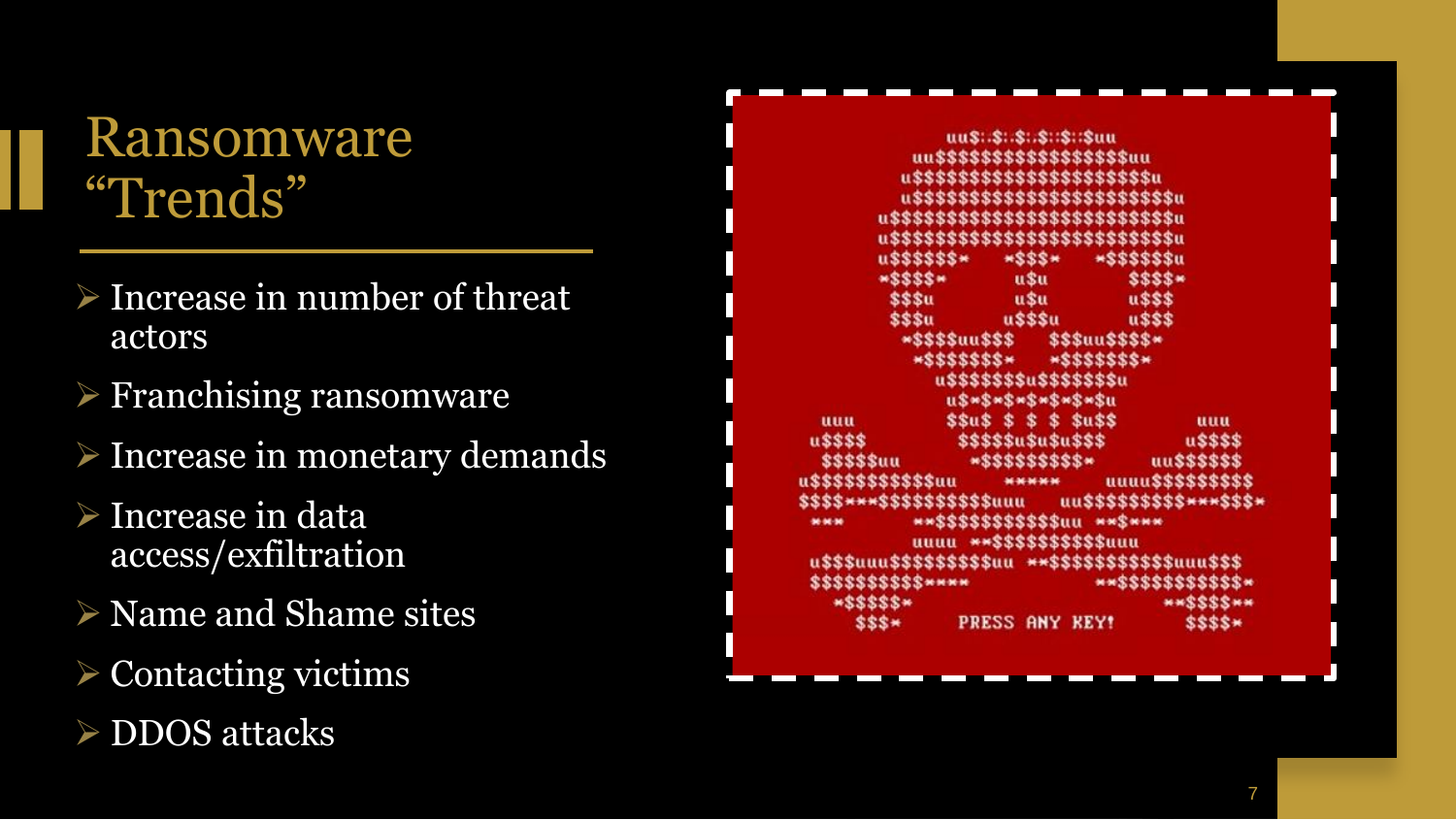## **GT** GreenbergTraurig Government Wakeup Call!

- **DOJ gives ransomware attacks similar priority as terrorism**
- **Cyber Incident Reporting for Critical Infrastructure Act**
- **Increased funding for Cybersecurity and Critical Infrastructure Agency (CISA )**
- **Increasing regulations around reporting ransomware attacks**

COLONIAL PIPELINE CO

**GTLAW**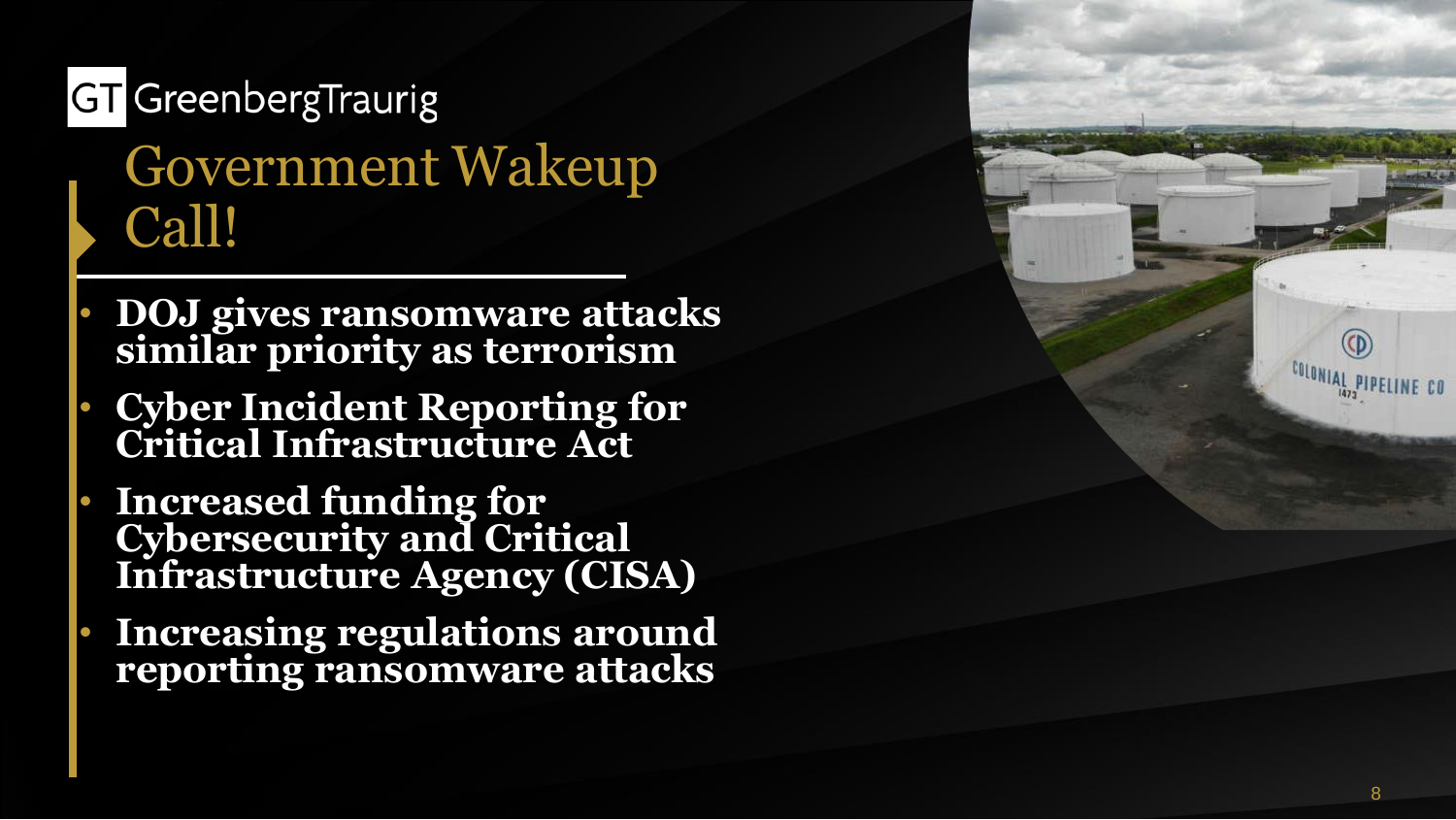# Ransom: To Pay or Not To Pay?

- Pros v. Cons
- Back-ups
- How do you feel about paying a criminal?
- Will you get your data back?
- Time **=** Money
- **Sanctions**

| Ransom Payments By Quarter |                        |                        |                        |            |            |                        |                        |            |                         |            |                        |            |
|----------------------------|------------------------|------------------------|------------------------|------------|------------|------------------------|------------------------|------------|-------------------------|------------|------------------------|------------|
|                            |                        |                        | Average Ransom Payment |            |            |                        |                        |            | - Median Ransom Payment |            |                        |            |
| \$250,000.00               |                        |                        |                        |            |            |                        |                        |            |                         |            |                        |            |
| \$200,000.00               |                        |                        |                        |            |            |                        |                        |            |                         |            |                        |            |
| \$150,000.00               |                        |                        |                        |            |            |                        |                        |            |                         |            |                        |            |
|                            |                        |                        |                        |            |            |                        |                        |            |                         |            |                        |            |
| \$100,000.00               |                        |                        |                        |            |            |                        |                        |            |                         |            |                        |            |
| \$50,000.00                |                        |                        |                        |            |            |                        |                        |            |                         |            |                        |            |
|                            |                        |                        |                        |            |            |                        |                        |            |                         |            |                        |            |
| \$0.00                     | Q <sub>3</sub><br>2018 | Q <sub>4</sub><br>2018 | Q <sub>1</sub><br>2019 | Q2<br>2019 | Q3<br>2019 | Q <sub>4</sub><br>2019 | Q <sub>1</sub><br>2020 | Q2<br>2020 | Q <sub>3</sub><br>2020  | Q4<br>2020 | Q <sub>1</sub><br>2021 | Q2<br>2021 |
| <b>COVEWARE</b>            |                        |                        |                        |            |            |                        |                        |            |                         |            |                        |            |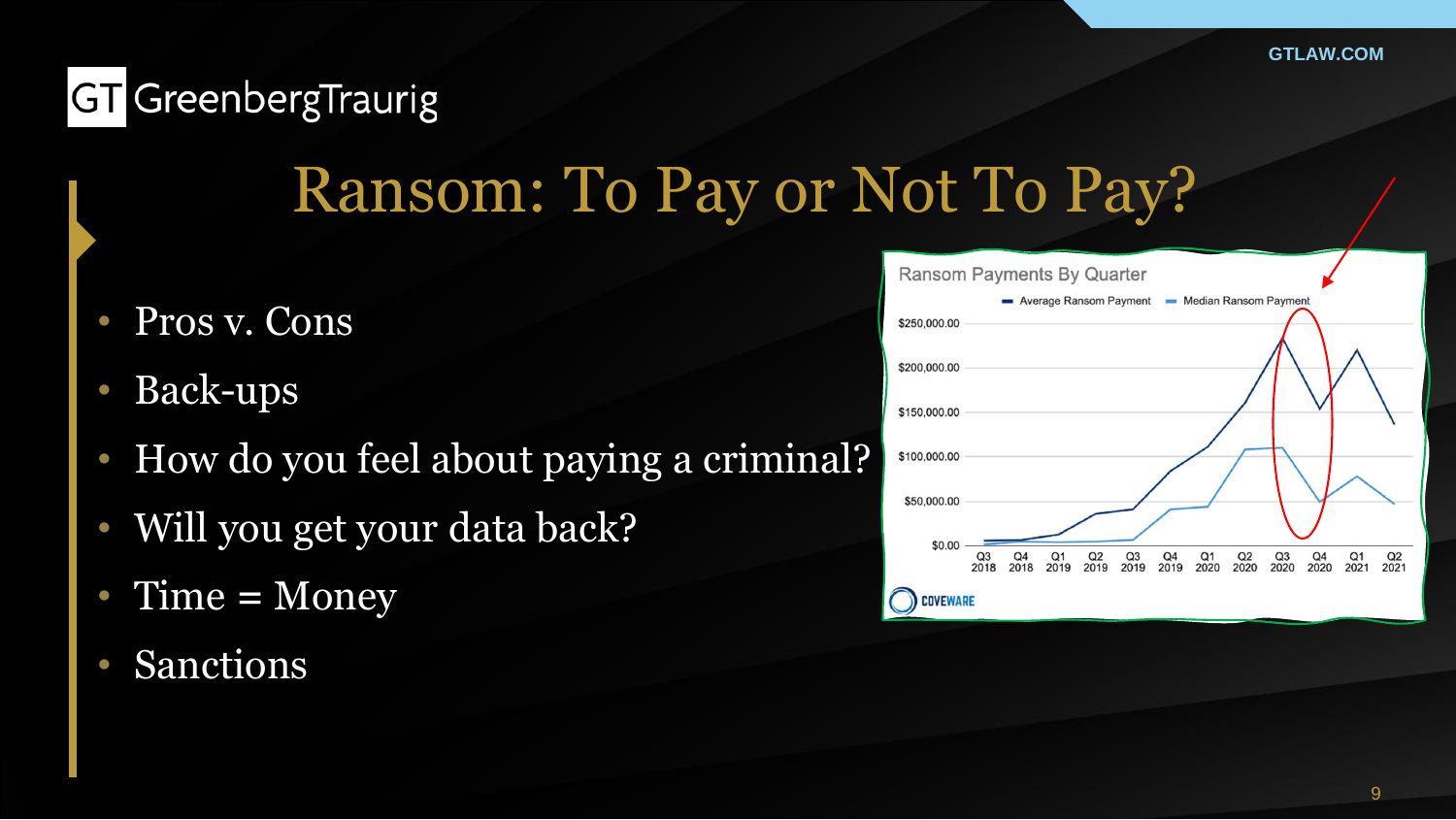### Office of Foreign Assets Control (OFAC) Guidance

- OFAC issued updated advisory in September 2021 in response to increase in attacks due to COVID-19.
- Ransom payments not only encourage the behavior and threaten U.S. national security and foreign policy objectives.
	- Payments **do not** guarantee restored access (Eh…)
- Payments May Violate OFAC Regulations = Civil Penalties based on strict liability
- Implementation of risk-based compliance program is encouraged
	- Banks, cyber insurers, forensic investigators/incident response may have obligations under FinCEN
- Notifying law enforcement before making a payment is considered a "significant" mitigating factor"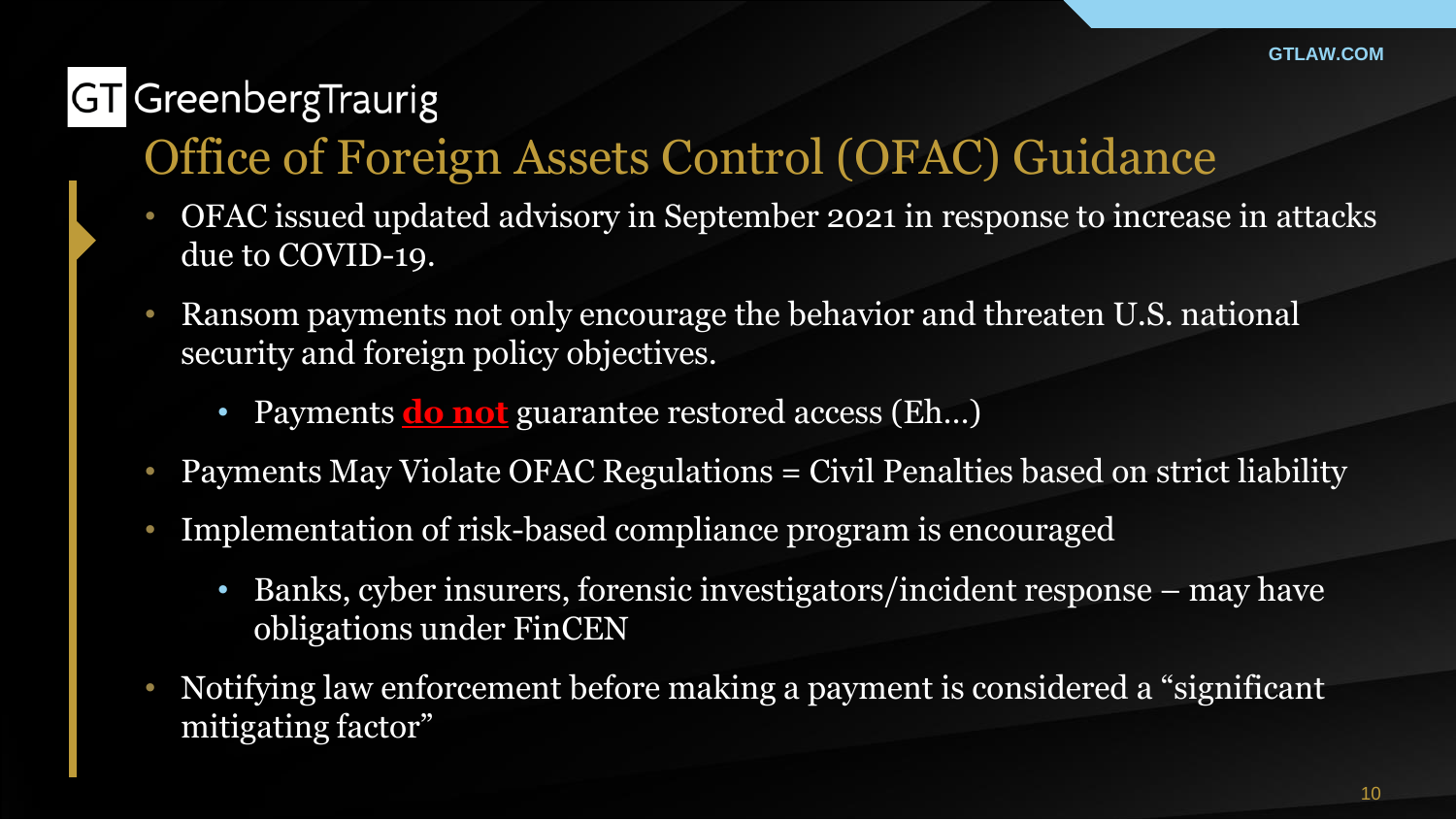#### **GT** GreenbergTraurig

# How Does Russia Fit In Here?

- Many threat actor groups are associated with Russia
- Russian government, at minimum, looks the other way
- February 25<sup>th</sup> statement by Conti threatens to "strike back" at Russia's enemies – unwise patriotism?
- However, leaked chat logs don't reveal direct link with Russian government

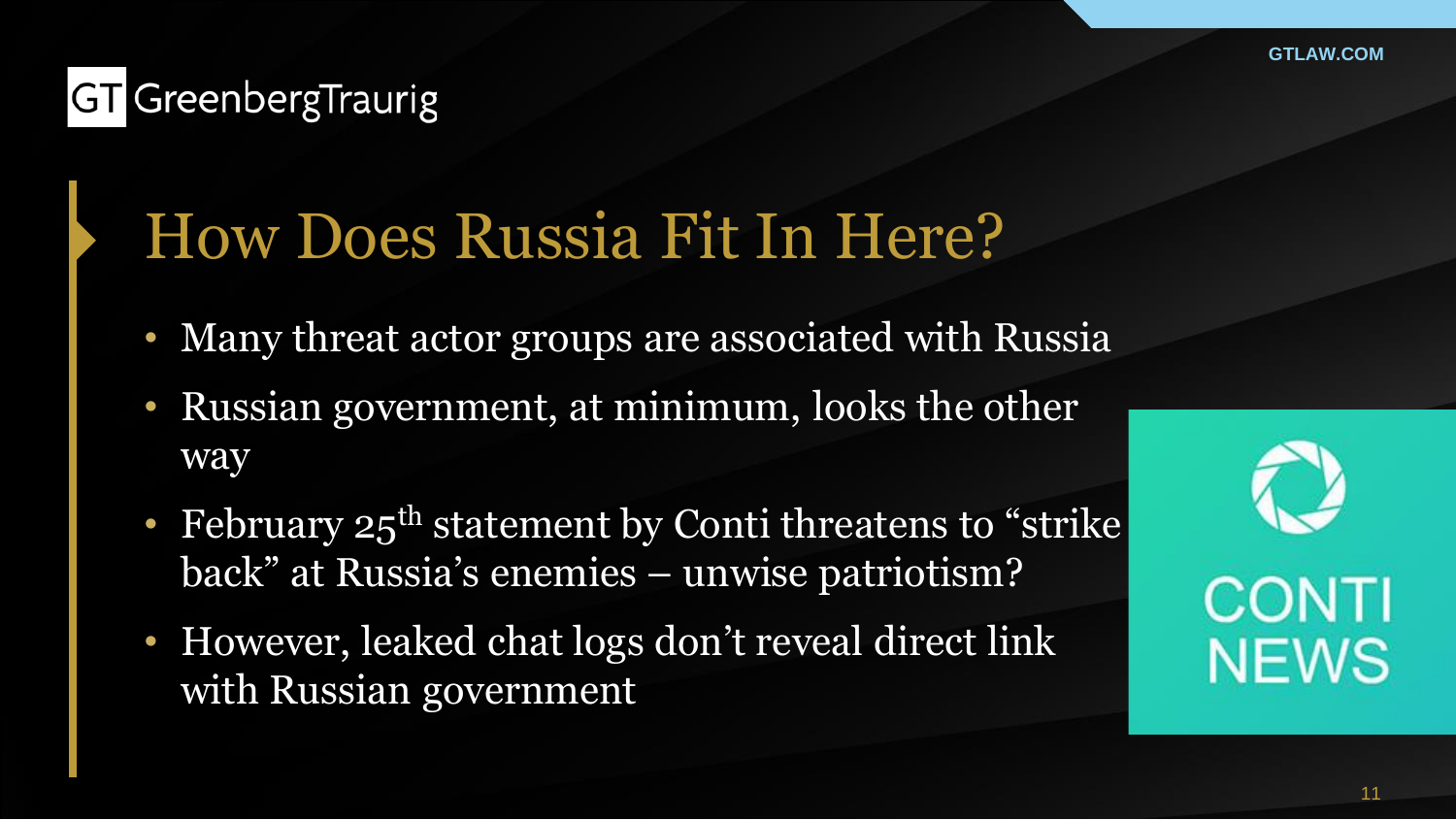## Where Are We Today?

- $\triangleright$  FBI's official position is still "do not pay"
- $\triangleright$  Cyber Insurance rate increases, potential coverage issues
- ➢ Mandatory federal reporting of ransom payment for certain industries
- ➢ Proposed laws against making ransom payments (unlikely to pass)
- ➢ OFAC sanctions issues are real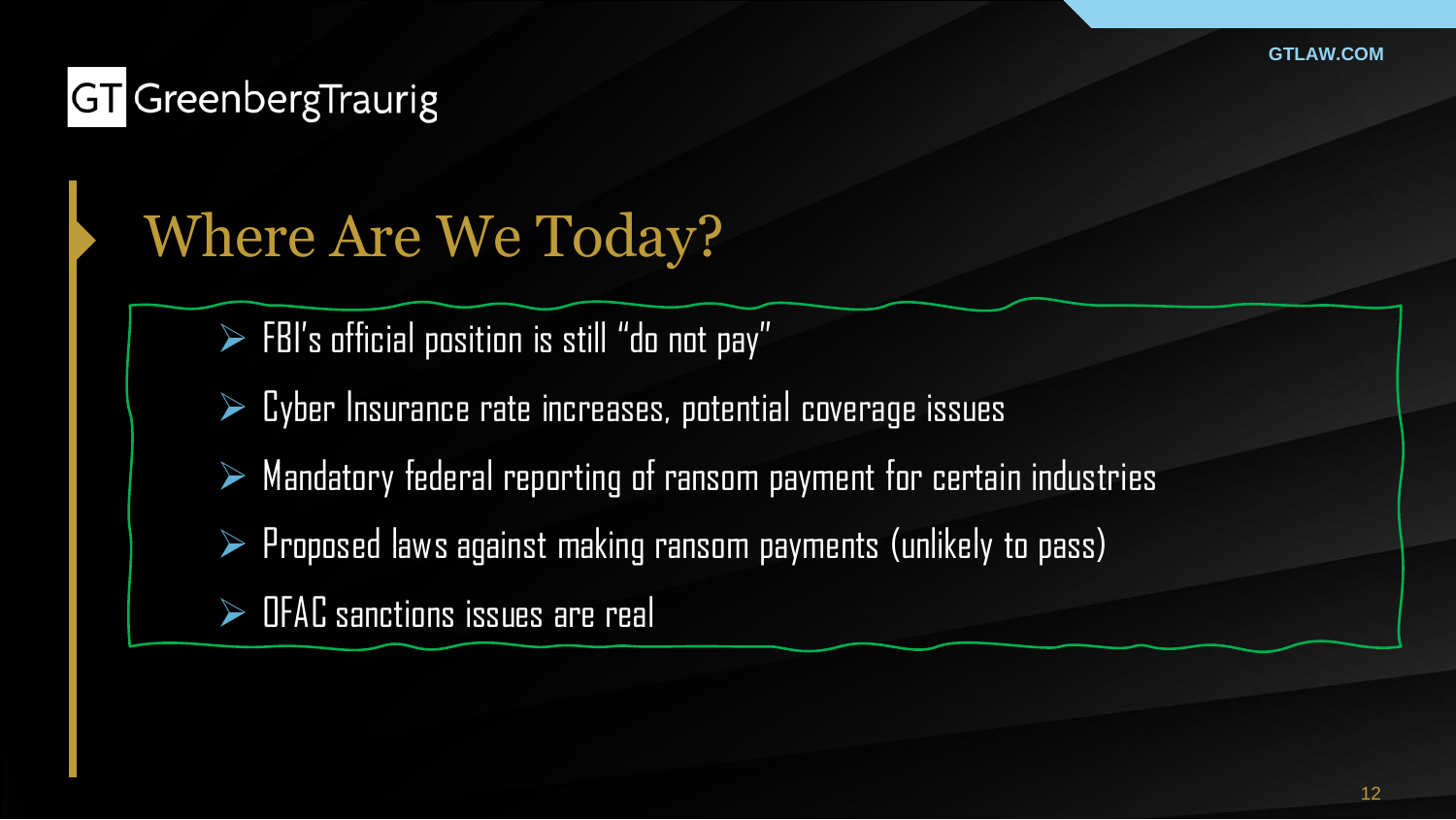#### **GT** GreenbergTraurig

# Sanctions Update

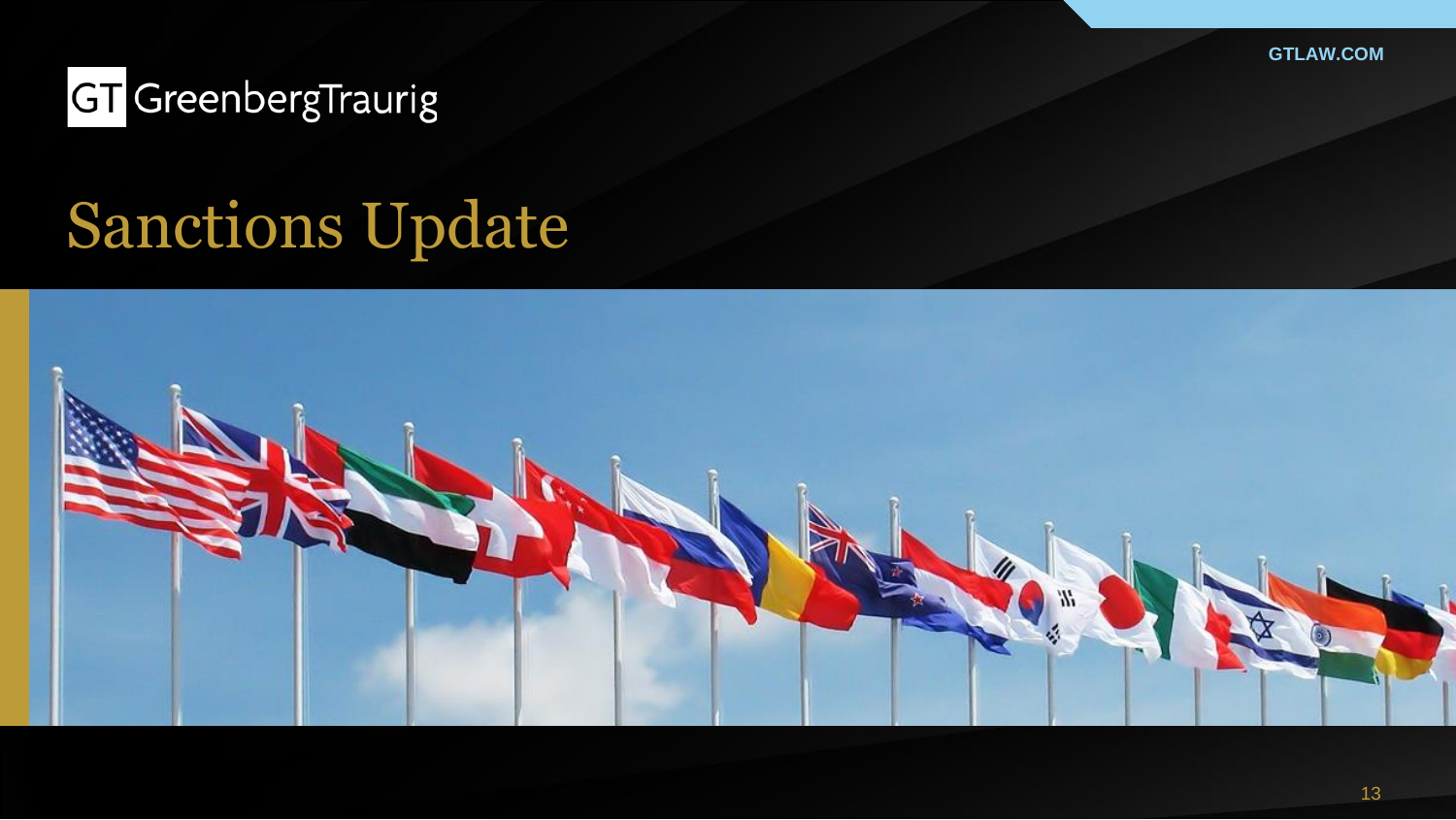#### **GT** GreenbergTraurig

# Introduction to OFAC: Overview

- The Office of Foreign Assets Control (OFAC) administers and enforces economic and trade sanctions based on US foreign policy and national security goals against targeted foreign:
	- Governments
	- Individuals
	- Entities
	- Vessels
	- **Practices**

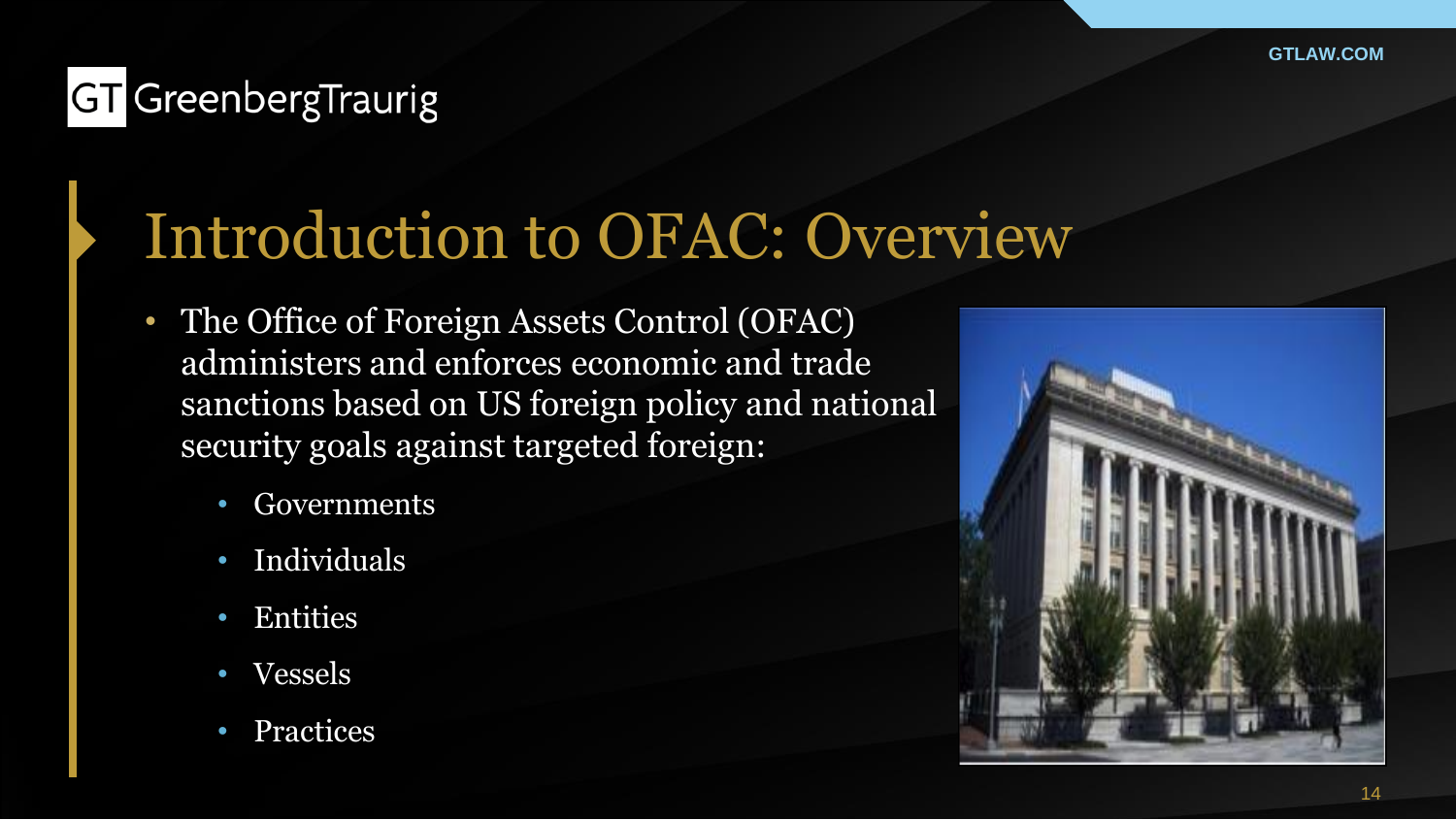### Introduction to OFAC: What are OFAC Sanctions

#### **Targeted Party-Specific Sanctions**

#### **Comprehensive Sanctions**

- Transactions by U.S. persons with listed companies/people are prohibited
	- Sanctioned parties are included on various U.S. government lists
	- Specially Designated Nationals (SDN) list
- To avoid violations:
	- Know who you are doing business with;
	- Screen to make sure transactions with the company/individual are not prohibited.
- No U.S. Person involvement in direct or indirect transactions involving the following:
	- Cuba
	- Iran
	- North Korea
	- Syria
	- Covered Regions of Ukraine
	- The full list of sanctioned countries can be found below: https://home.treasury.gov/policy-issues/financial[sanctions/sanctions-programs-and-country-information](https://home.treasury.gov/policy-issues/financial-sanctions/sanctions-programs-and-country-information)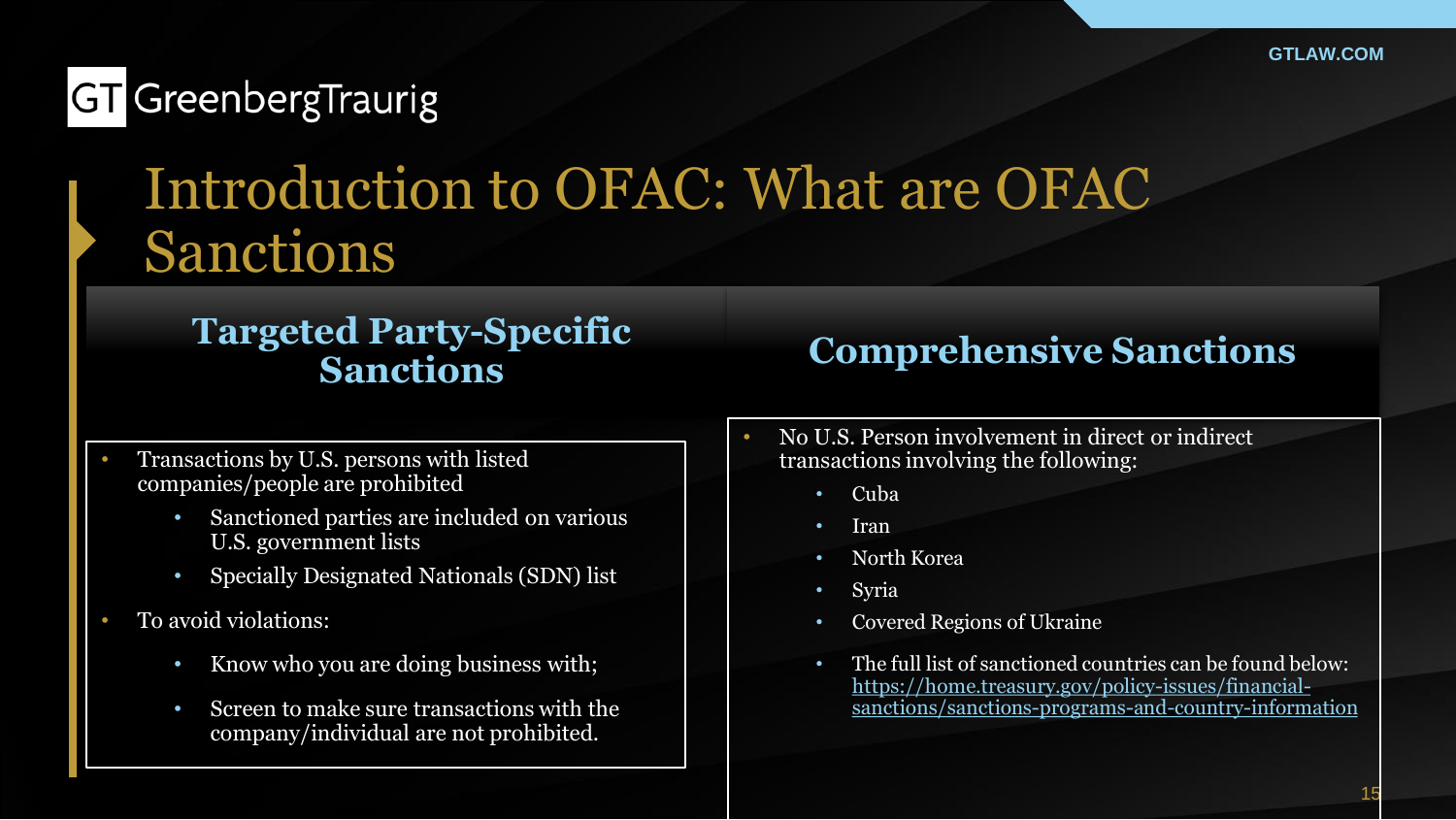# Who must comply with OFAC sanctions?

- Individuals:
	- U.S. citizens and lawful permanent residents, wherever located
	- Any individual in the United States
- Entities: Any entity organized under U.S. law
	- Any entity organized under the laws of the United States or any jurisdiction therein, including its foreign branches
	- Any entity in the U.S. regardless of whether organized in the U.S.
	- With respect to certain sanctions programs (Cuba and Iran), entities owned or controlled by a U.S. person and established or maintained outside of the United States
- Non-US person liability under primary sanctions
	- Fact specific and case-by-case analysis to determine whether a transaction or activity has an enforceable nexus to the United **States**
	- Some circumstances that might establish such a nexus include:
		- The goods, services, or technology involved in the transaction are U.S.-origin
		- The transaction involves U.S. persons, including individuals with U.S. citizenship or permanent residency and U.S. financial institutions
		- Activities that take place in the United States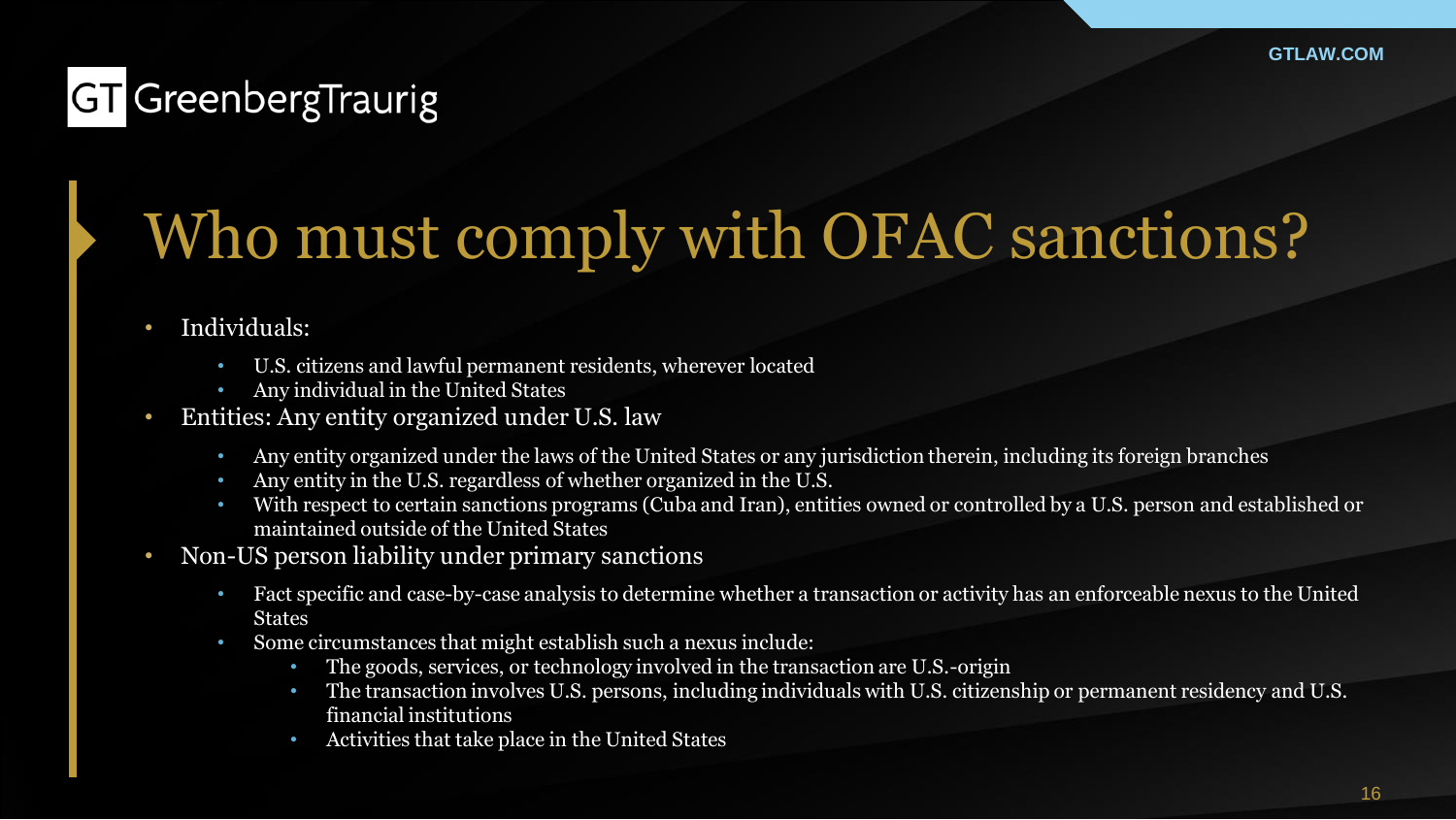# Introduction to OFAC: Fines and Penalties

A company and its employees can be held responsible for violations (even inadvertent)

- Company:
	- Civil fines up to [\\$311,562](https://home.treasury.gov/system/files/126/fr2021_05506.pdf) per violation, or twice the value of the transaction
	- Criminal fines up to \$1,000,000 per violation
	- Debarment from USG contracts
	- Loss of customers
- Employees:
	- Potential civil and criminal fines (up to \$1,000,000 per violation) or prison sentence for knowing violations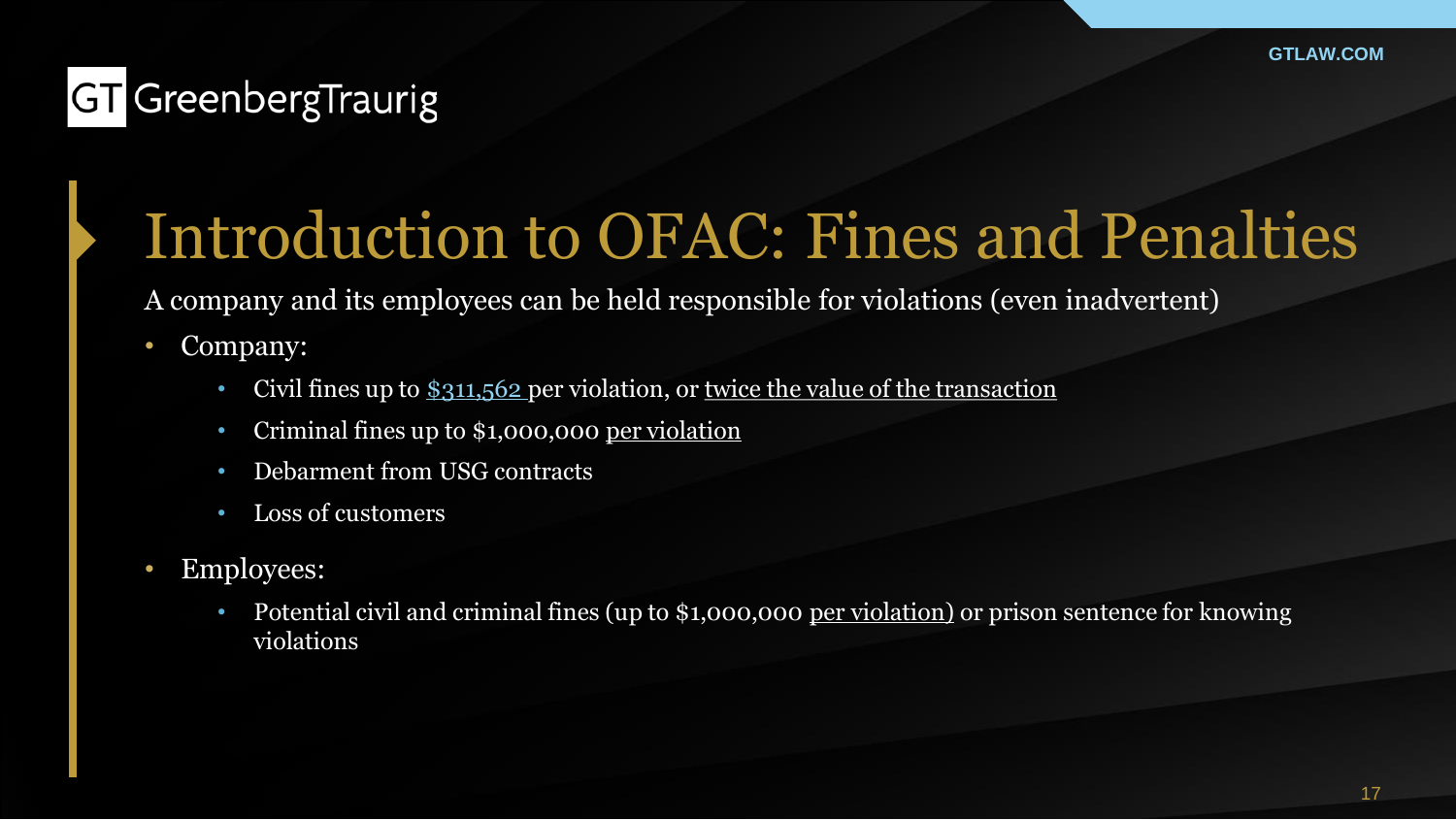# OFAC Requirements and Procedures

- **U.S. Persons are required to reject or block (and report) certain types of prohibited transactions. EVEN VIRTUAL CURRENCY TRANSACTIONS**
- **Initial Blocked Property Reports:**
	- Must be filed within 10 business days following the date that property is blocked.
- **Annual Blocked Property Reports:**
	- On all blocked property held as of June 30 of the current year must be filed annually no later.
- **Rejected Transaction Reports:**
	- Must be filed within 10 business days of the date the transaction was rejected due to sanctions requirements.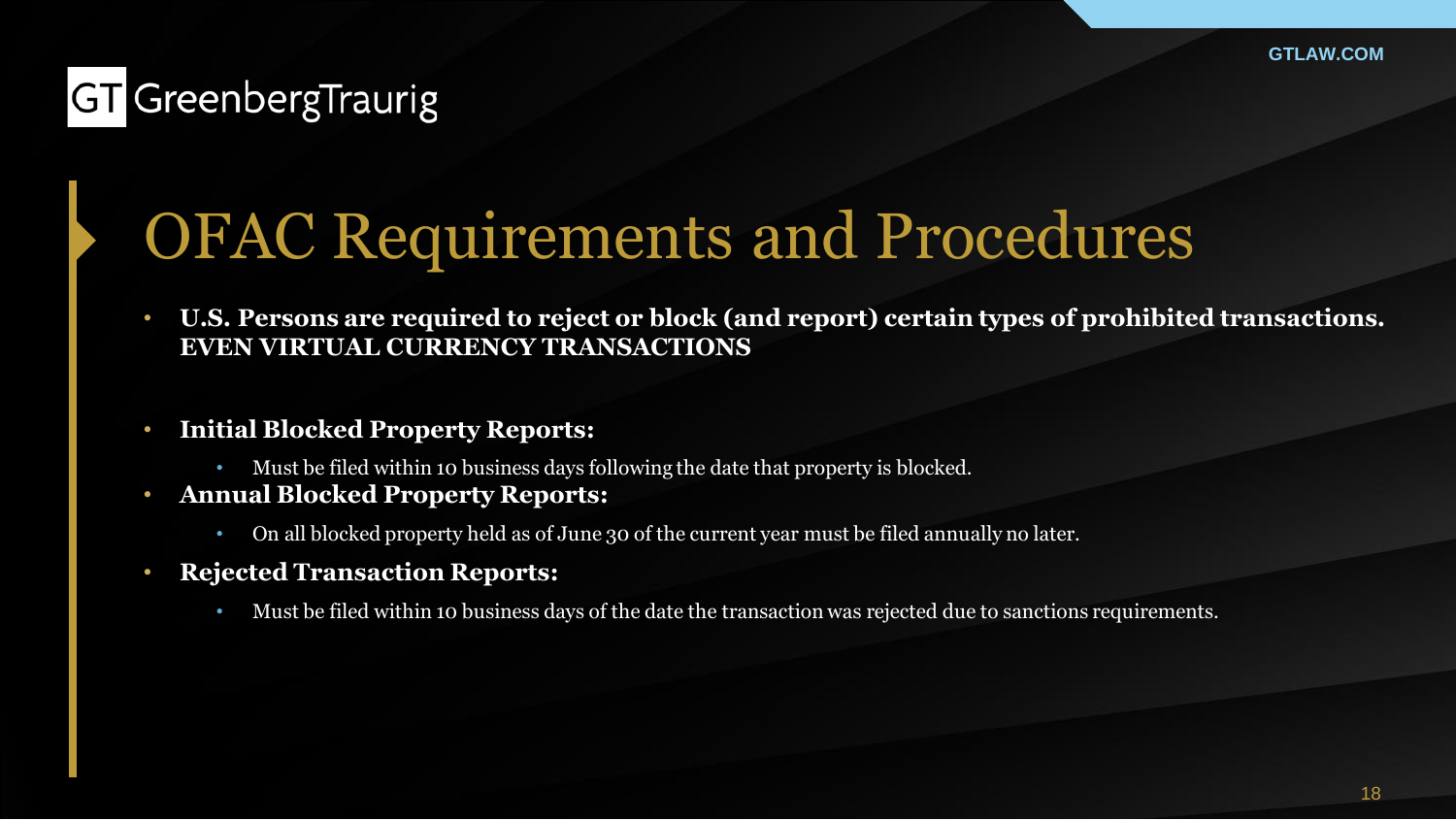# OFAC Compliance: Best Practices

- Risk-Based Compliance Programs for virtual currency industry will depend on a variety of factors, including the type of business involved, size and sophistication, products and services offered, customers and counterparties, and geographic locations served.
- Companies in the virtual currency industry, including technology companies, exchangers, administrators, miners, and wallet providers, as well as more traditional financial institutions that may have exposure to virtual currencies or their service providers, should develop, implement, and routinely update, a tailored, riskbased sanctions compliance program.
	- Ex. Sanctions list and geographic screening and other appropriate measures as determined by the company's unique risk profile.

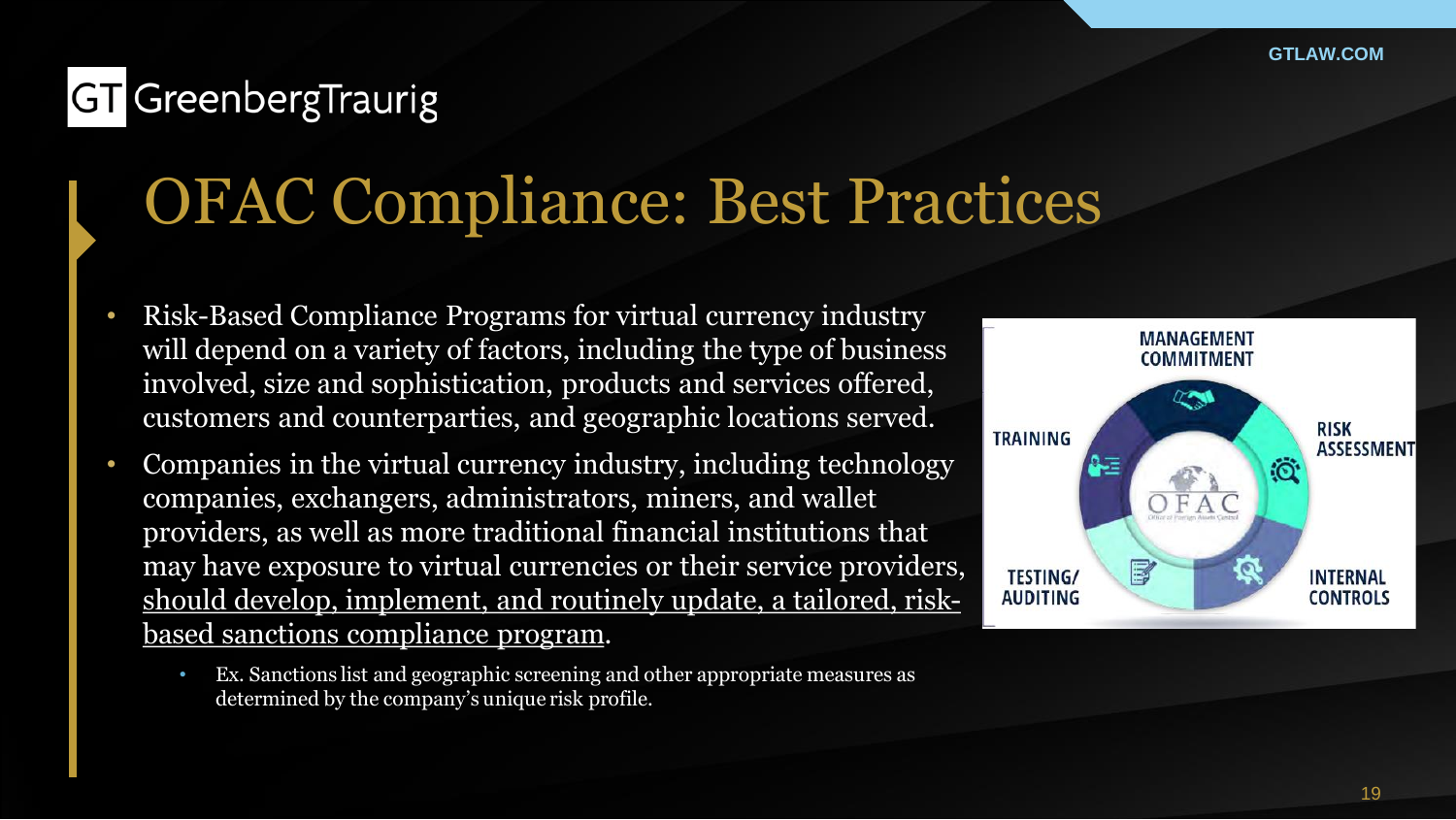# OFAC Compliance: Best Practices

#### **Remediating the Root Causes of Violations**

#### **Red Flags**

Virtual currency industry remedial actions to suspected OFAC violations, (to halt violations, to identify internal controls weaknesses, and to prevent future violations).

- Implementing IP address blocking and email-related restrictions for sanctioned jurisdictions
- Implementing an OFAC-related training program for employees
- Creating a keywords list of a sanctioned jurisdiction's cities and regions to be used when screening customer information
- Conducting additional sanctions compliance training for all relevant personnel
- Reviewing and updating end-user agreements to include information about U.S. sanctions requirements
- Hiring additional compliance staff and a dedicated chief or sanctions compliance officer
- Conducting retroactive batch screening of all users

Virtual currency companies should also consider monitoring transactions and users for risk indicators or "red flags" that may indicate a sanctions nexus. Examples of risk indicators may be individuals or entities who:

- Provide inaccurate or incomplete customer identification when attempting to open an account
- Attempt to access a virtual currency exchange from an IP address or VPN connected to a sanctioned jurisdiction
- Are non-responsive or refuse to provide updated customer identification
- Are non-responsive or refuse to provide additional transaction information in response to a virtual currency company's request
- Attempt to transact with a virtual currency address associated with a blocked person or sanctioned jurisdiction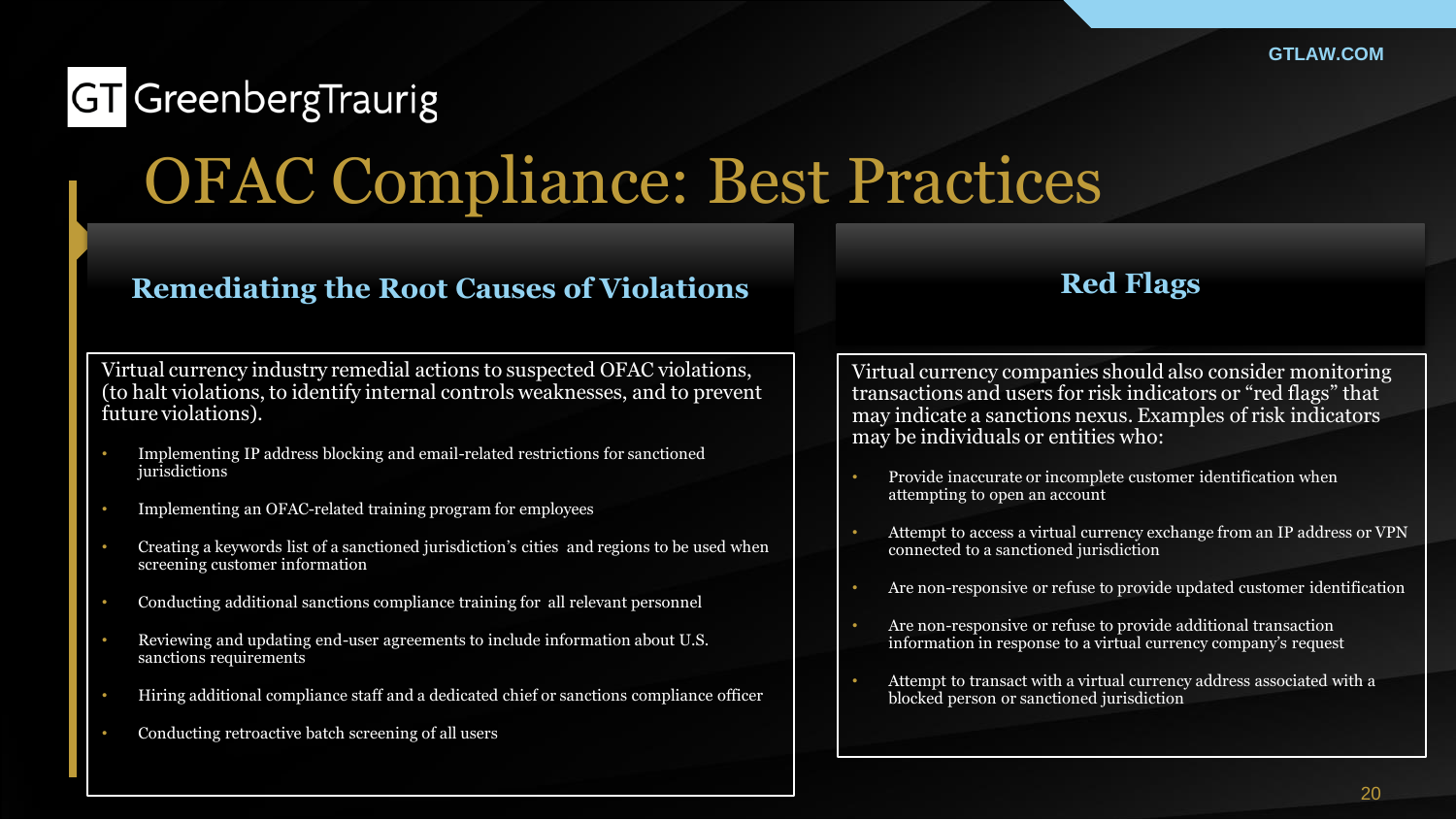# Russia Sanctions Developments 2022:

- Direct Blocking/Targeted Sanctions
- Financial Sector and Banking Sanctions
- Expanded Export Controls
- Energy Sector Sanctions
- New Investment Restrictions
- Exceptions and General Licenses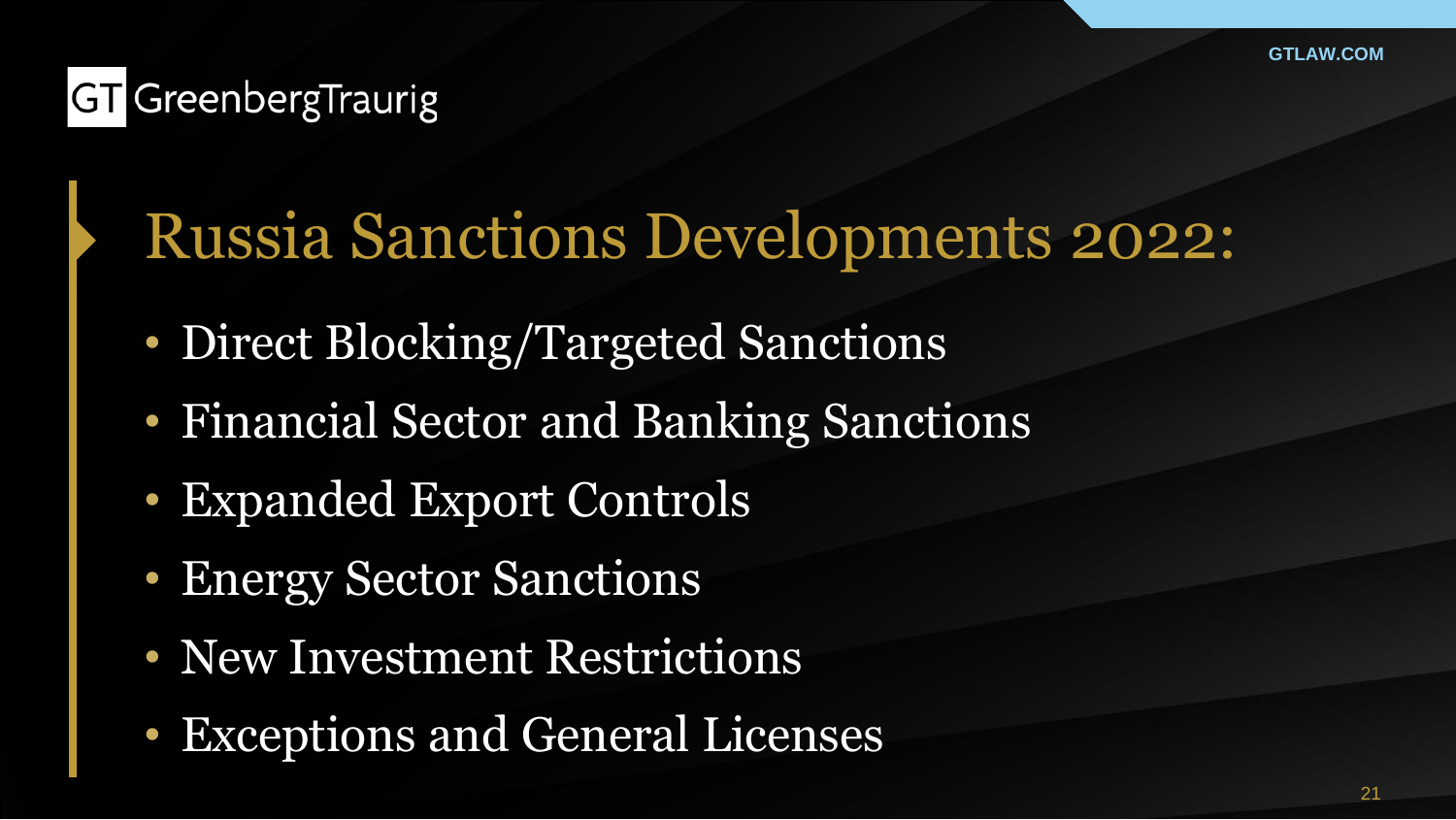# Russia Targeted Sanctions Designations

- Prohibition on dealings with President Putin and designated Russian officials across all jurisdictions
- Covered Regions in Ukraine
	- U.S., EU and UK establish comprehensive embargo against areas of Donetsk and Luhansk ("Covered Regions")
	- Targeted sanctions against individuals and entities involved in all three jurisdictions
- Restrictions on Individuals and Entities in Belarus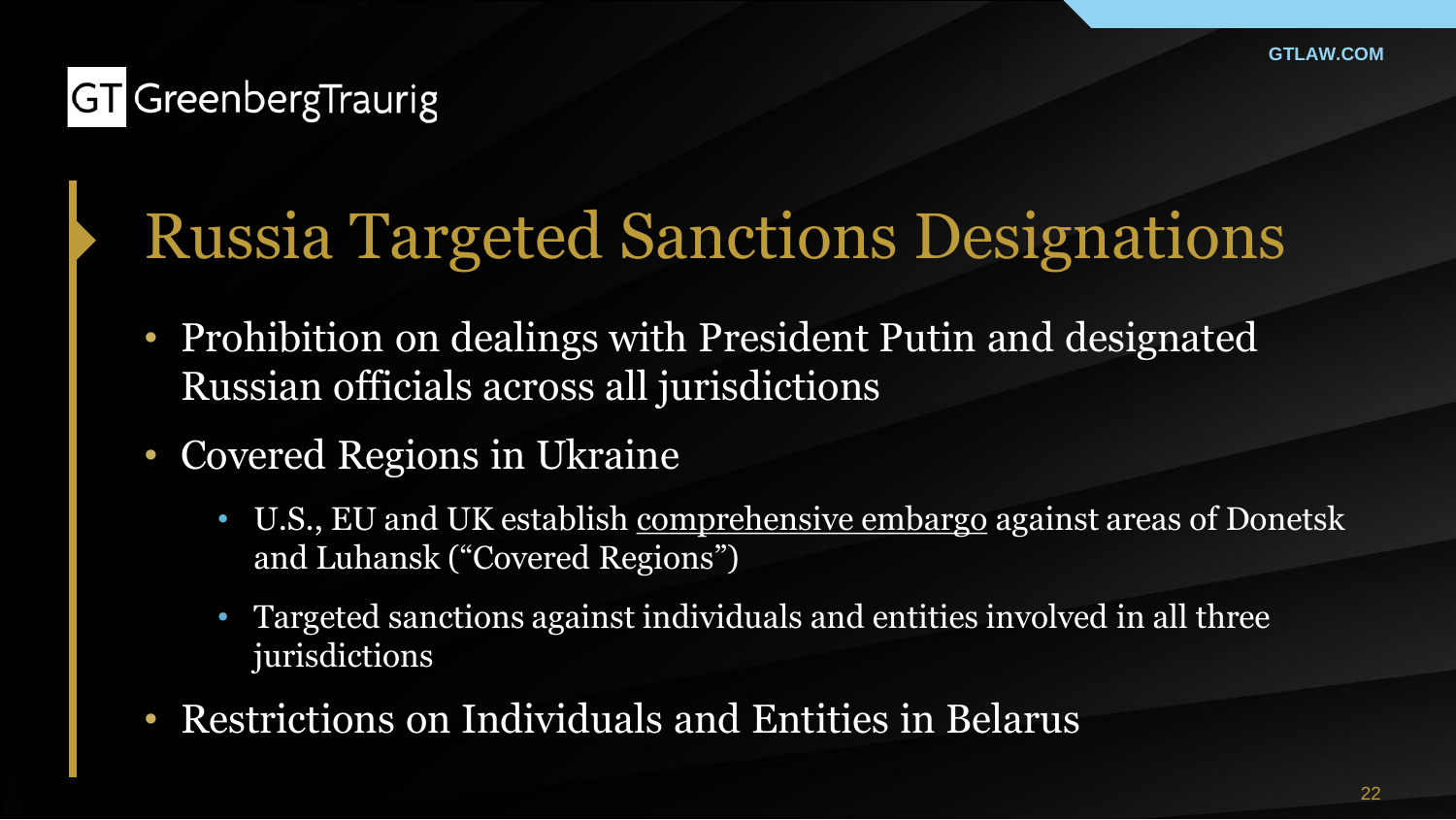#### **GT** GreenbergTraurig

# Targeted Sanctions

- Other targeted individuals and entities include Russian banks, sovereign wealth fund, influential individuals from Russia and Russian and Belarussian defense companies
- OFAC 50% Rule
- Risks of dealing with someone working for or on behalf of sanctioned person
- Asset freezes typically takes effect immediately; all dealings are prohibited
	- Freezes of bank accounts, yachts and villas
	- Certain U.S. bank sanctions are more limited; and wind-down general licenses may be available for certain sanctioned entities in the U.S.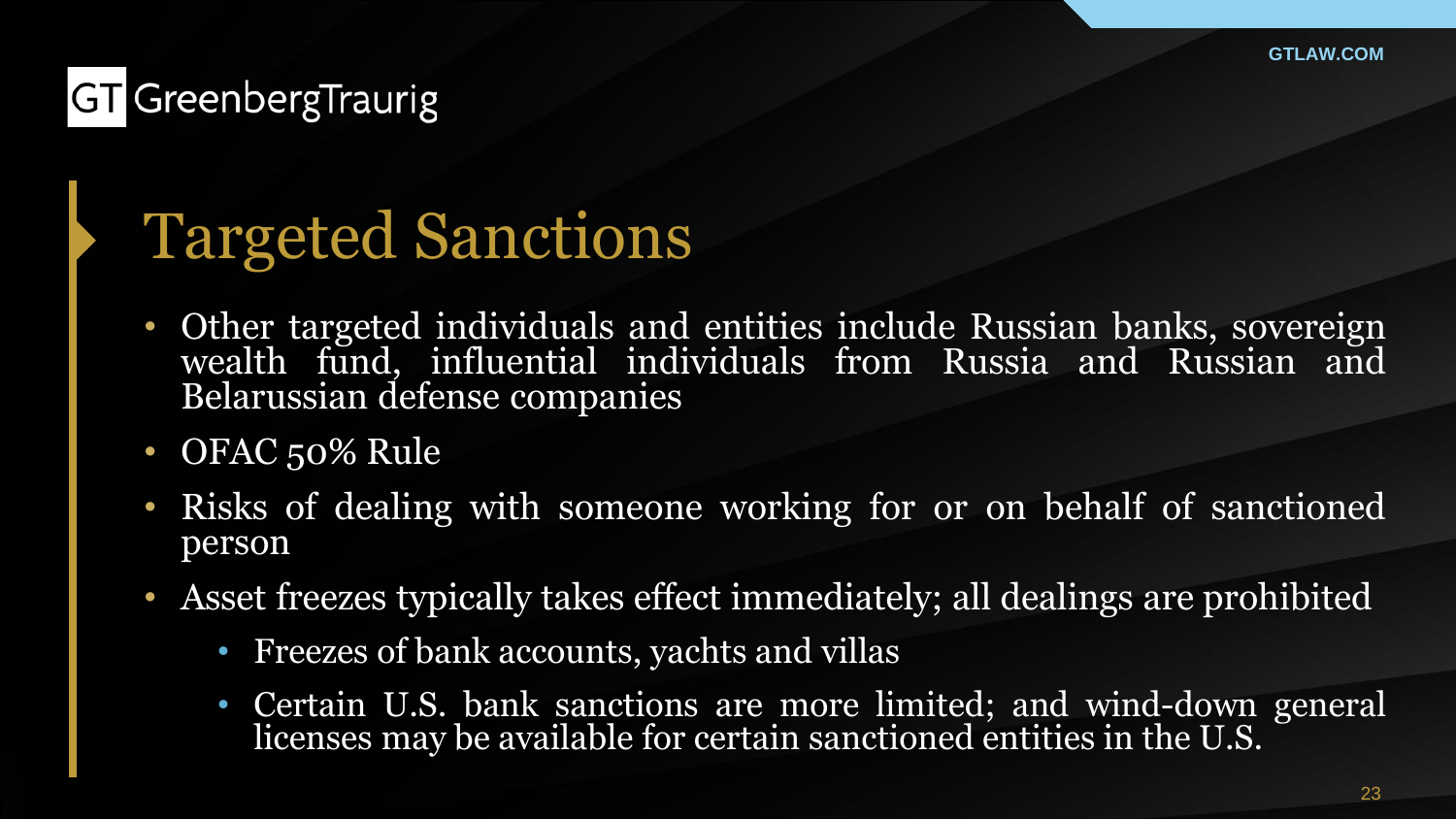# Sanctions Impact and Reach

In addition to direct impact measures:

- Private firms pausing activities and investments in and supplies to Russia
- Banks implement severe compliance measures; reluctant to process payments linked to Russia
- Supply chain disruptions
- Business partners requesting "no ties with Russia confirmation"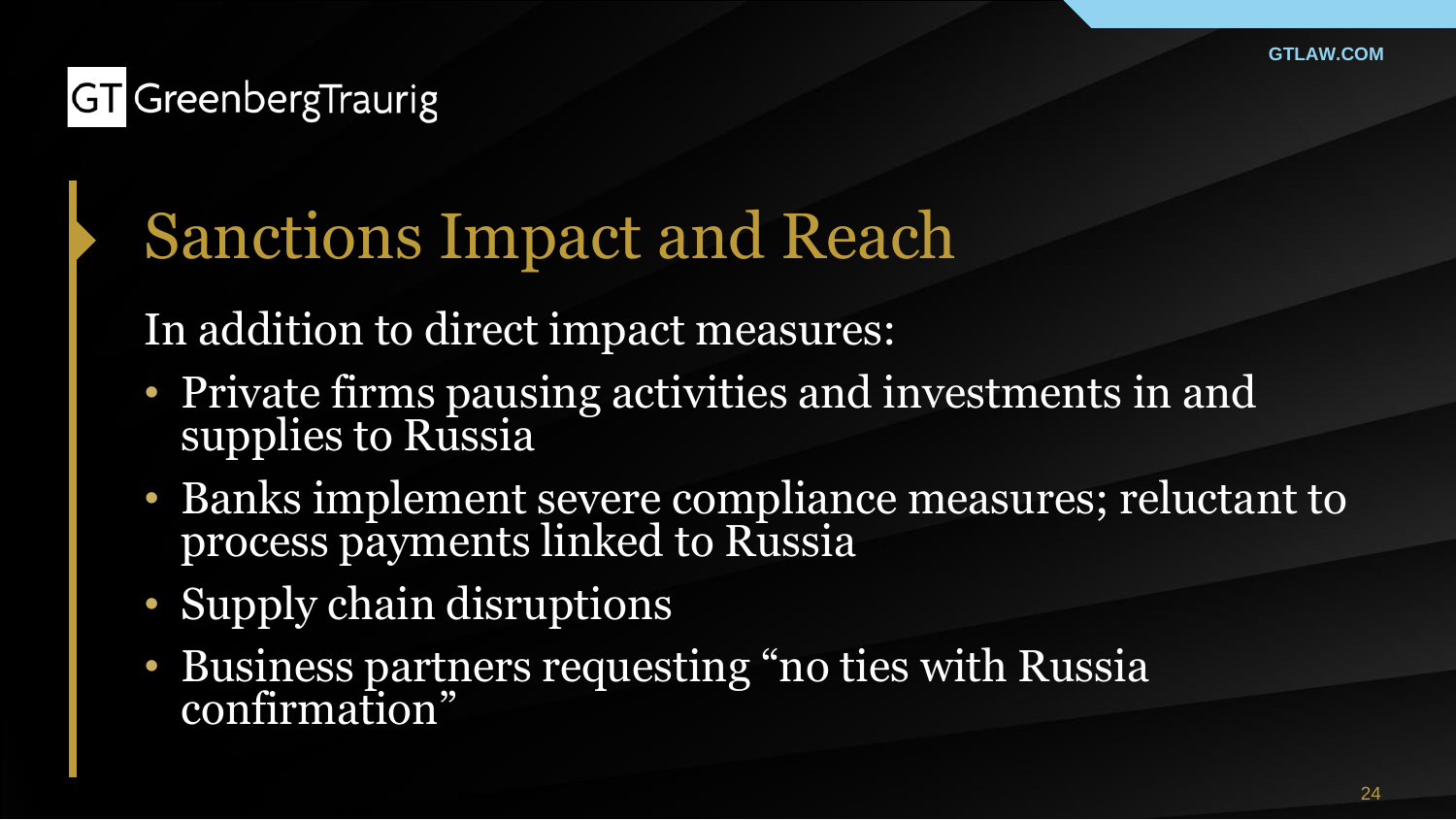# Sanctions in Ransomware Context

- Watch for even indirect dealings with sanctioned person
- Challenges with insurance policies/claims
- Visibility with various U.S. Government agencies
- Potential for export control issues/trade secret releases by malign actors with highjacked data
- Potential multi-agency disclosures appropriate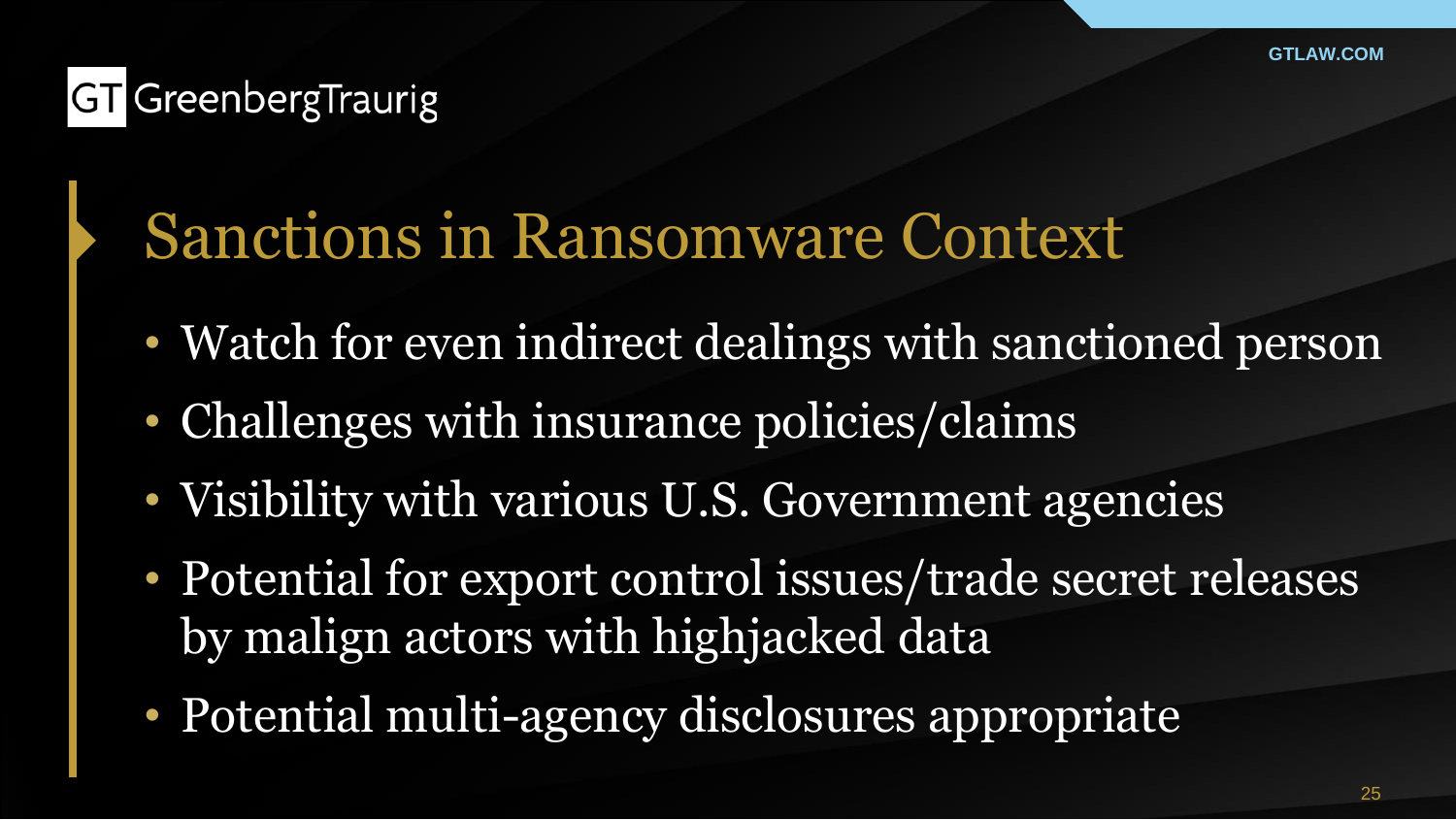#### **GT** GreenbergTraurig

# CLE CODE

For participants seeking CLE credit, today's CLE code is 2237.

Again, the code is 2237.

*Please enter this code on the attendance affidavit. The link to the affidavit is located in the chat and will also be included in an email after the program.*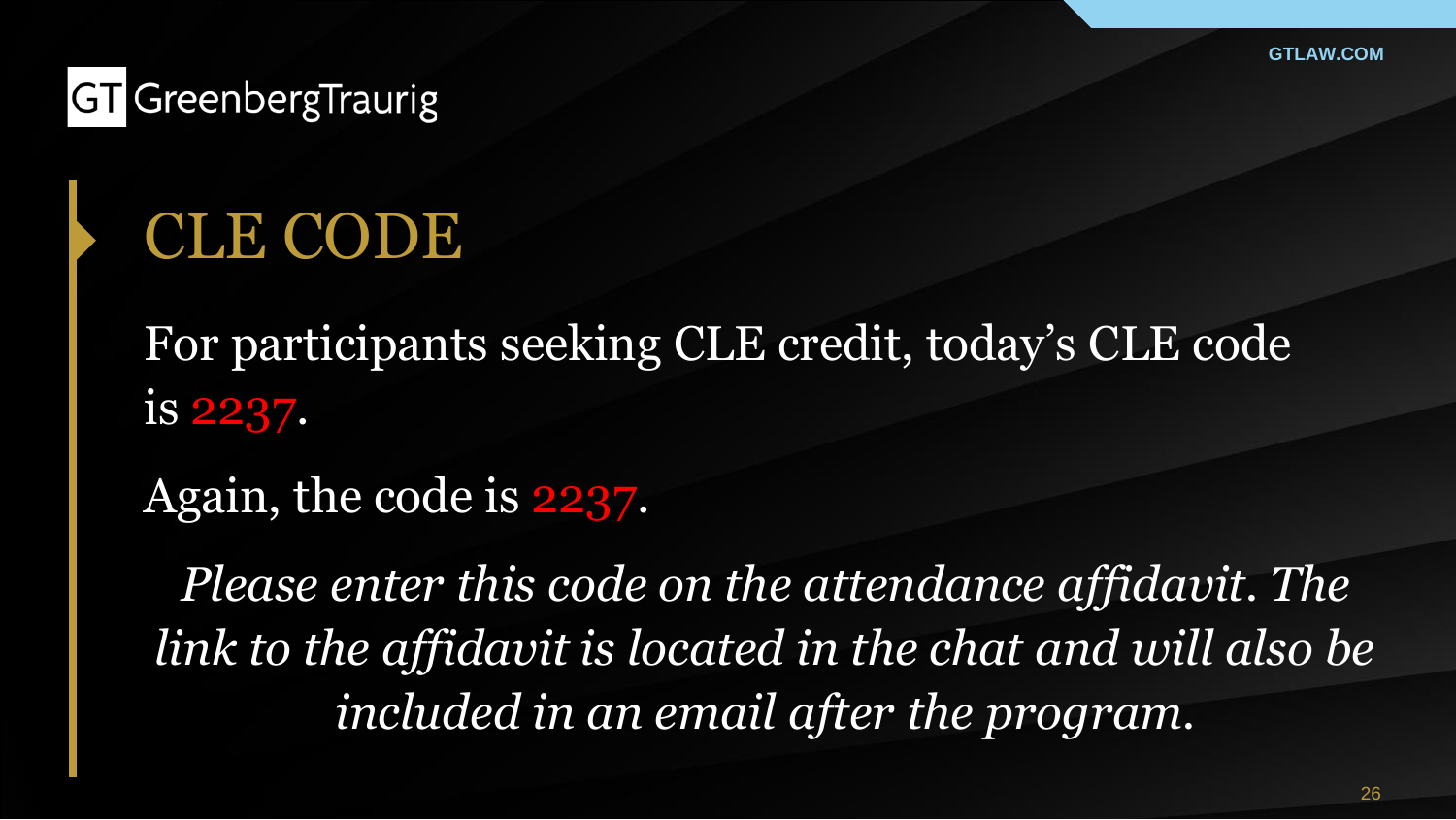#### **GT** GreenbergTraurig

# U.S. Enforcement Considerations

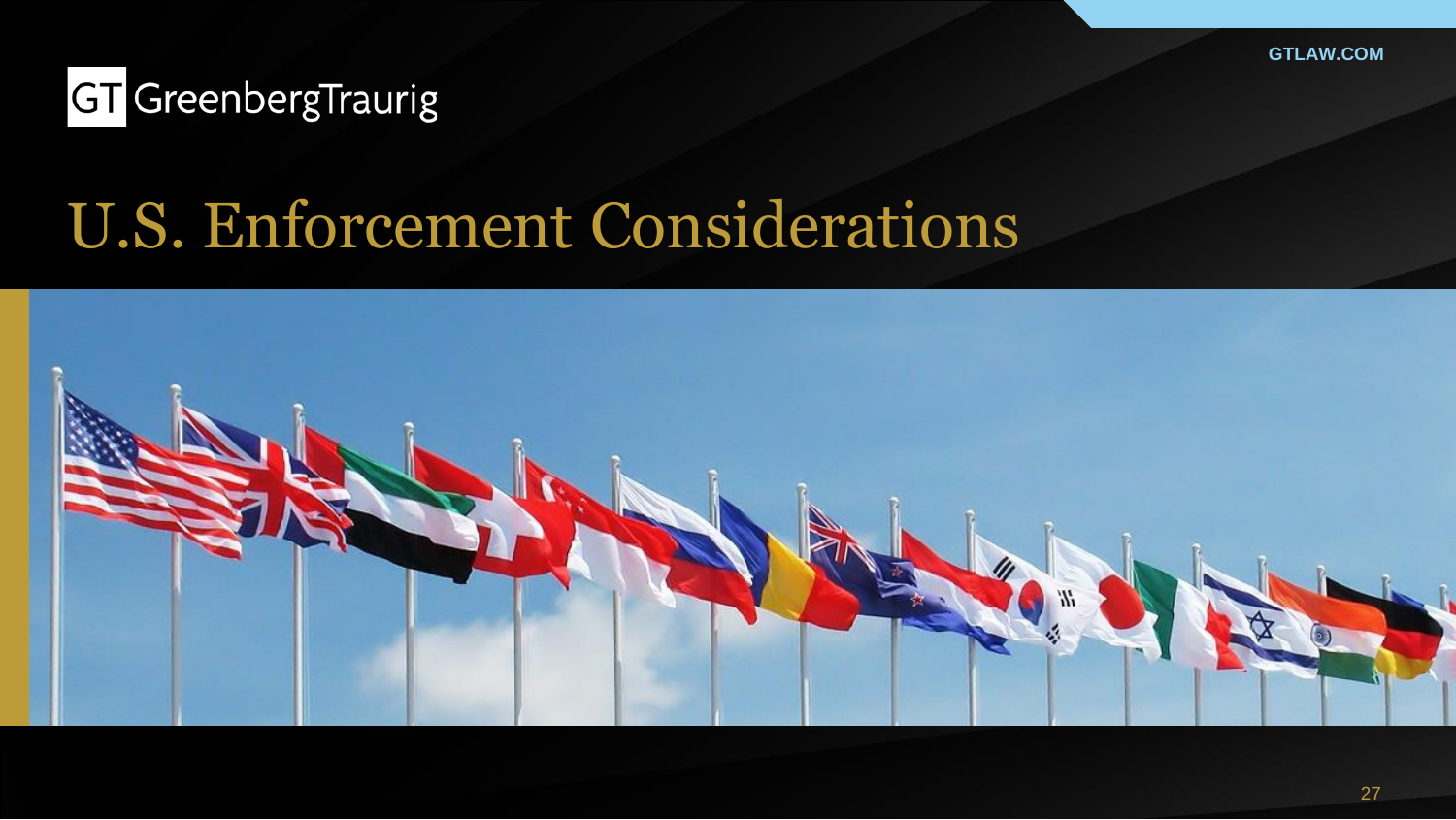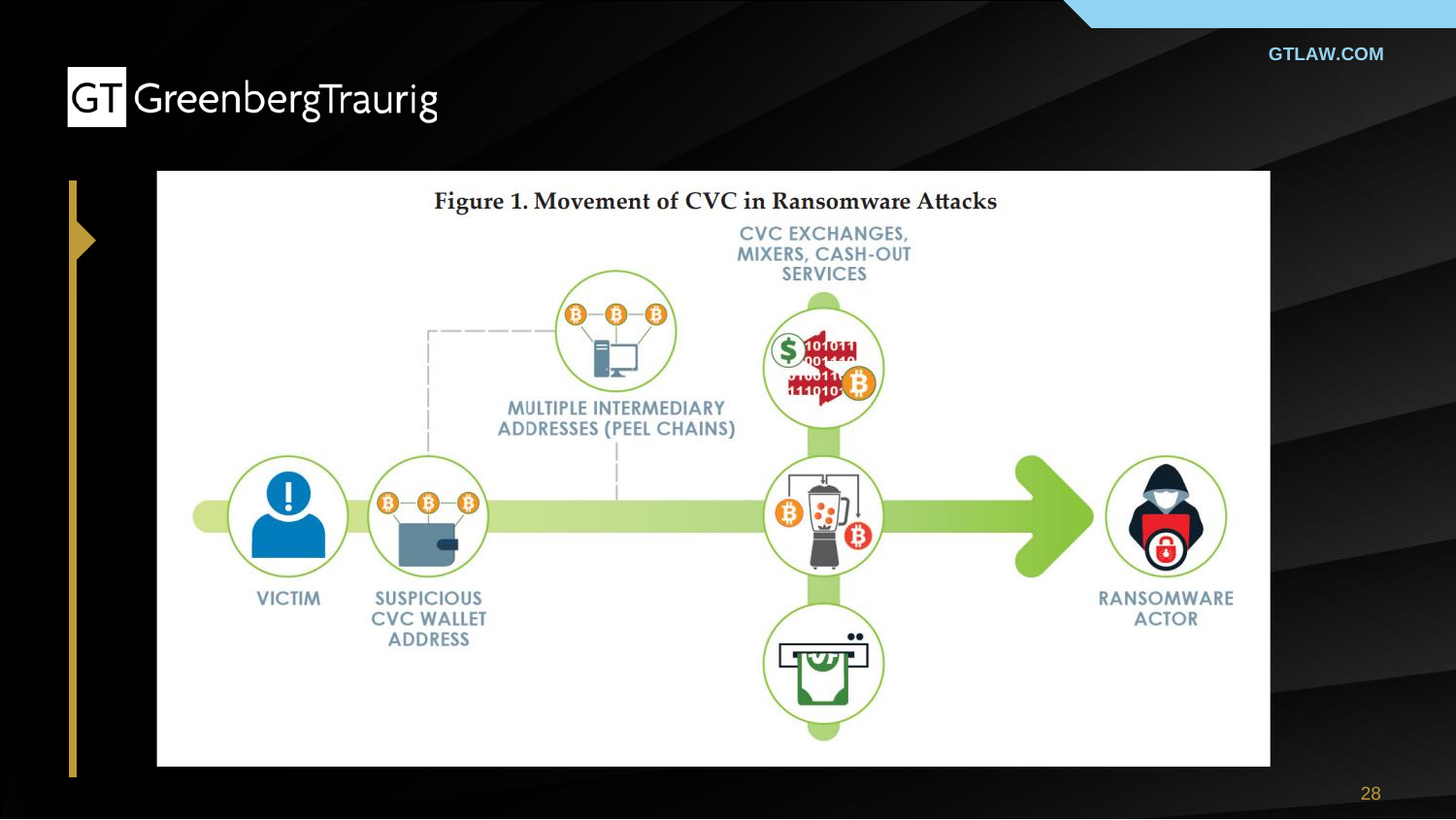# DOJ Enforcement Initiatives

- KleptoCapture Task Force
- National Cryptocurrency Enforcement Team
- Russian Elites, Proxies, and Oligarchs (REPO) multilateral task force

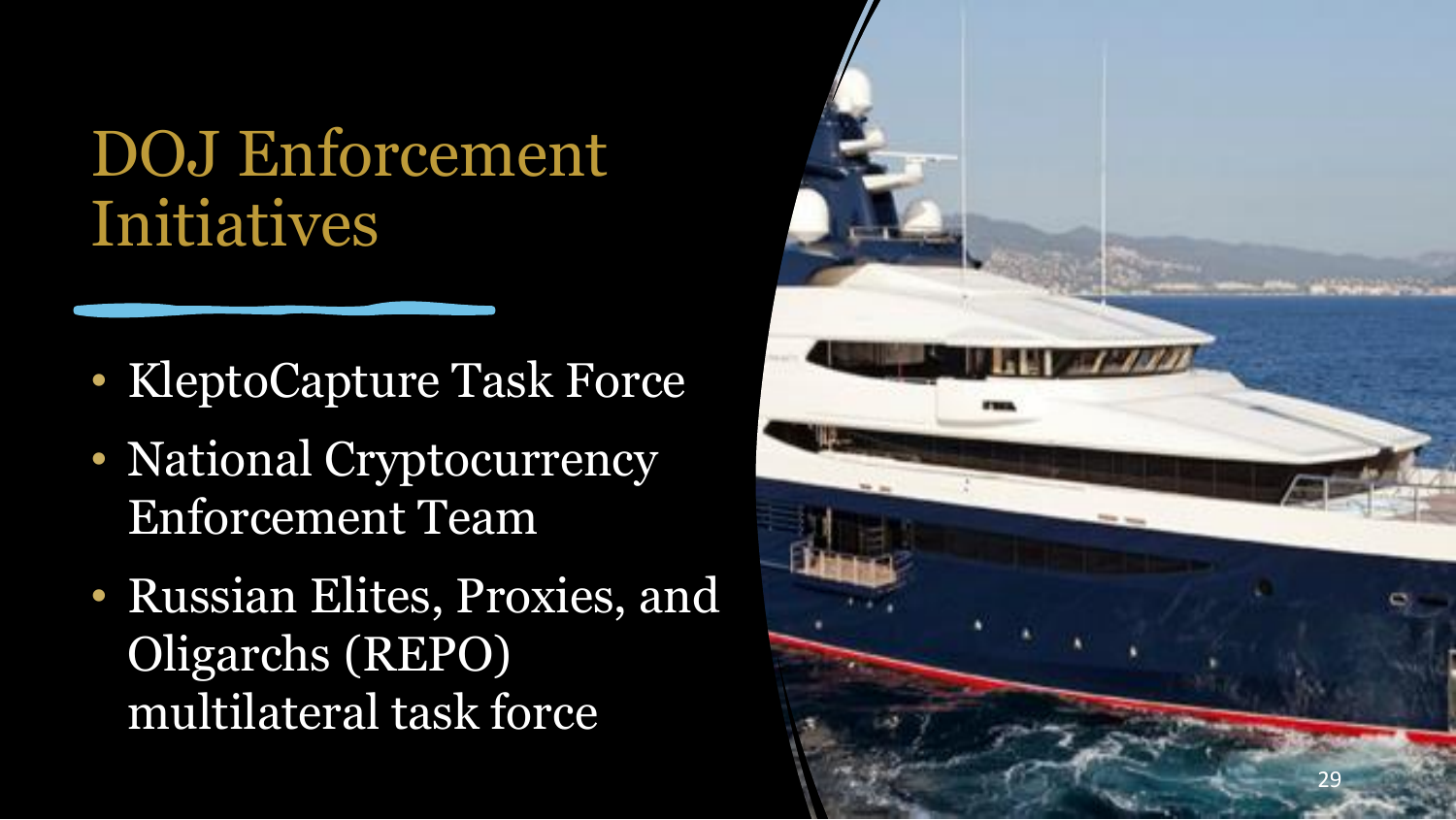# Additional Enforcement Considerations

- U.S. authorities have been taking harder look at what they see as concealment of incidents (vs. mere nondisclosure)
- FinCEN guidance re: companies involved in facilitating ransomware payments
- Considerations for financial institutions (e.g., suspicious activity reporting)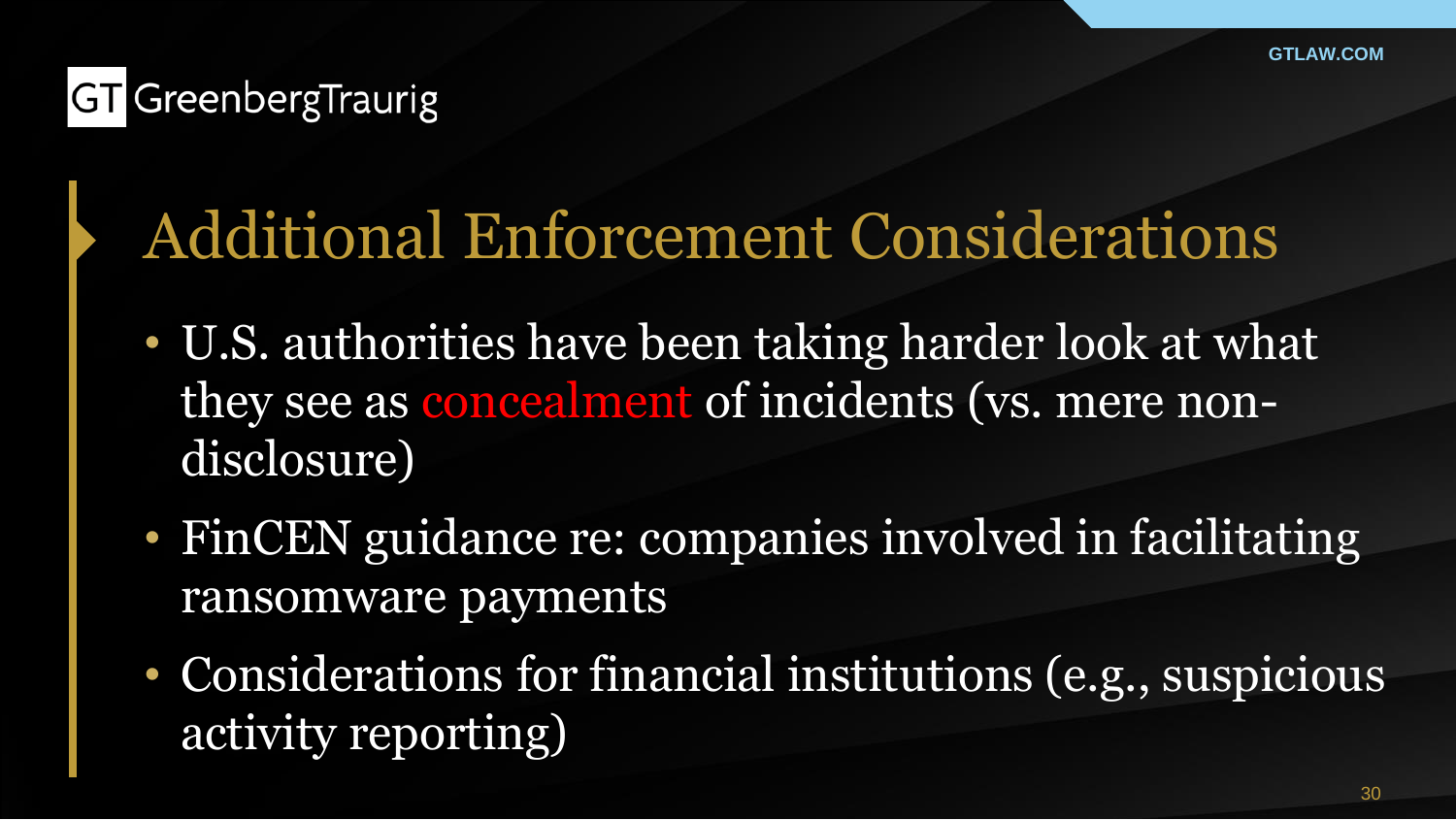#### **GT** GreenbergTraurig

# Thank you. Questions?







**Kara Bombach** WASHINGTON D.C. [bombachk@gtlaw.com](mailto:bombachk@gtlaw.com)

**Kyle Freeny** WASHINGTON D.C. [freenyk@gtlaw.com](mailto:greenbergb@gtlaw.com)

**Jena Valdetero** CHICAGO valdetero[j@gtlaw.com](mailto:brennanct@gtlaw.com)